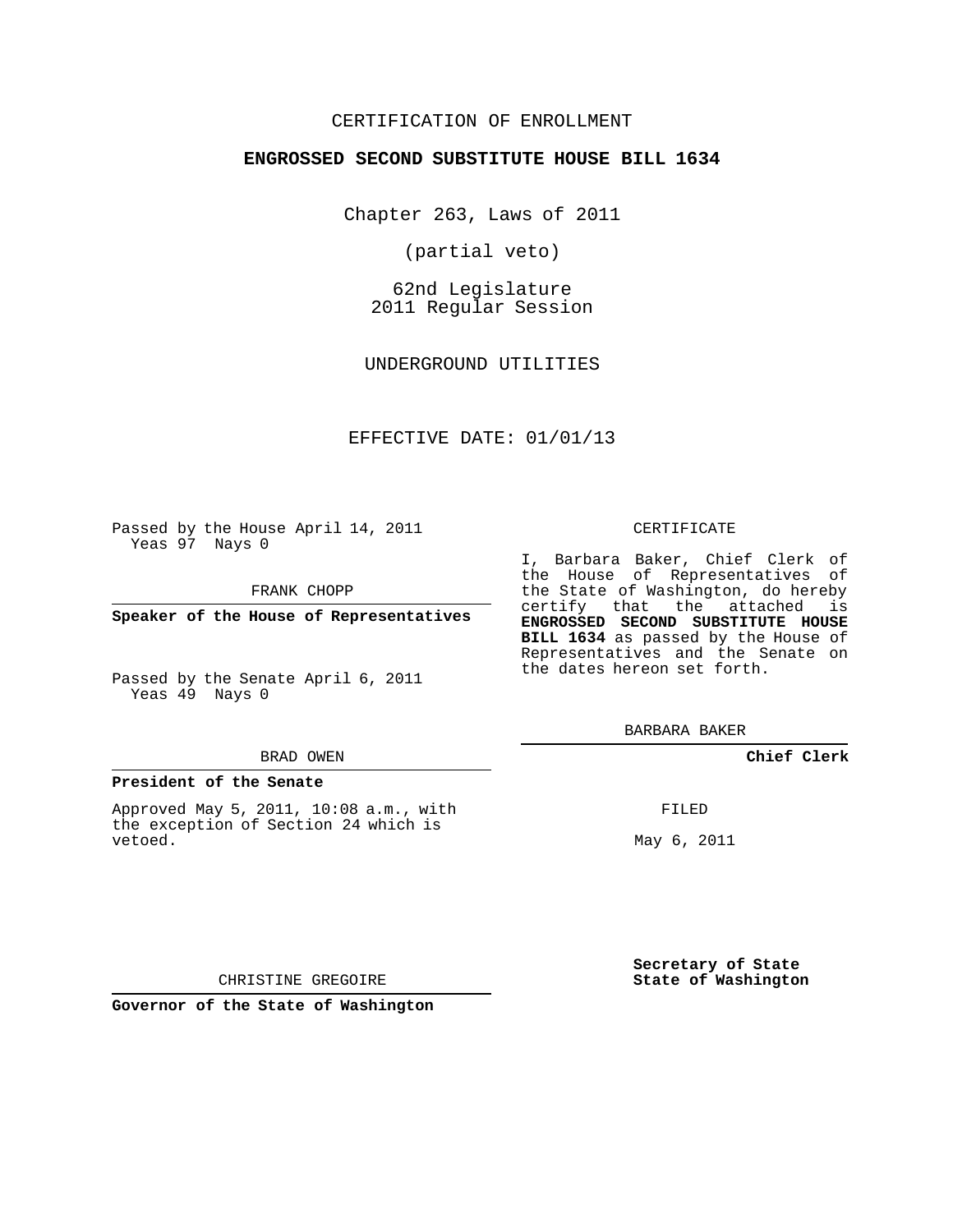# **ENGROSSED SECOND SUBSTITUTE HOUSE BILL 1634** \_\_\_\_\_\_\_\_\_\_\_\_\_\_\_\_\_\_\_\_\_\_\_\_\_\_\_\_\_\_\_\_\_\_\_\_\_\_\_\_\_\_\_\_\_

\_\_\_\_\_\_\_\_\_\_\_\_\_\_\_\_\_\_\_\_\_\_\_\_\_\_\_\_\_\_\_\_\_\_\_\_\_\_\_\_\_\_\_\_\_

AS AMENDED BY THE SENATE

Passed Legislature - 2011 Regular Session

# **State of Washington 62nd Legislature 2011 Regular Session**

**By** House General Government Appropriations & Oversight (originally sponsored by Representatives Takko, Angel, Morris, and Armstrong)

READ FIRST TIME 02/24/11.

 AN ACT Relating to underground utilities; amending RCW 19.122.010, 19.122.020, 19.122.027, 19.122.030, 19.122.033, 19.122.035, 19.122.040, 19.122.050, 19.122.055, 19.122.070, 19.122.075, 19.122.080, 19.122.100, and 19.122.110; adding new sections to chapter 19.122 RCW; creating a new section; repealing RCW 19.122.060; prescribing penalties; providing an effective date; and providing expiration dates.

7 BE IT ENACTED BY THE LEGISLATURE OF THE STATE OF WASHINGTON:

 8 **Sec. 1.** RCW 19.122.010 and 1984 c 144 s 1 are each amended to read 9 as follows:

10 ((It is the intent of the legislature in enacting this chapter to 11 assign responsibilities for locating and keeping accurate records of 12 utility — locations, — protecting — and — repairing — damage — to — existing 13 underground facilities, and protecting the public health and safety 14 from interruption in utility services caused by damage to existing 15 underground utility facilities.)) In this chapter, the underground 16 utility damage prevention act, the legislature intends to protect 17 public health and safety and prevent disruption of vital utility 18 services through a comprehensive damage prevention program that 19 includes: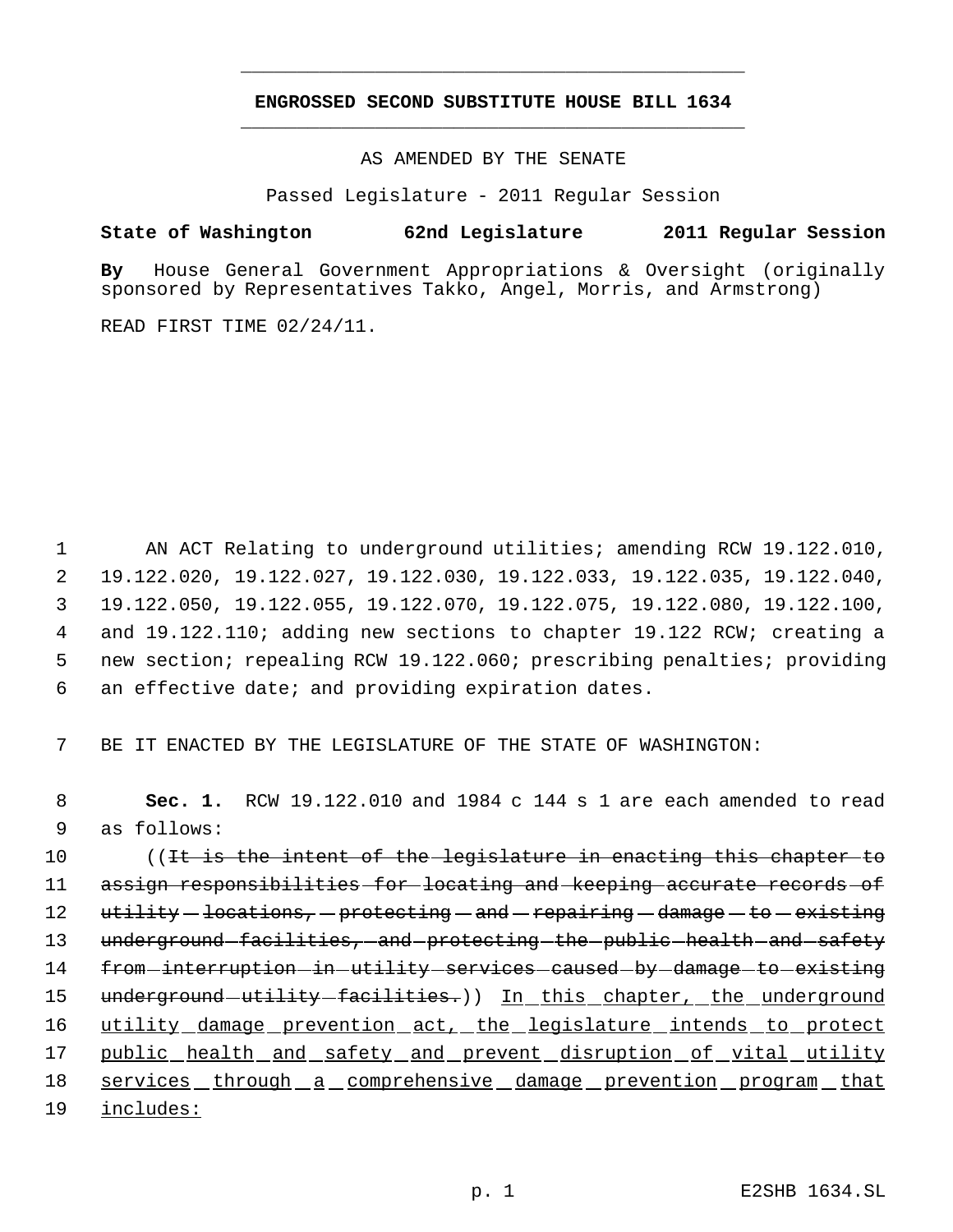(1) Assigning responsibility for providing notice of proposed excavation, locating and marking underground utilities, and reporting

and repairing damage;

- 4 (2) Setting safeguards for construction and excavation near hazardous liquid and gas pipelines;
- (3) Improving worker and public knowledge of safe practices;
- (4) Collecting and analyzing damage data;
- (5) Reviewing alleged violations; and
- 9 (6) Enforcing this chapter.

 **Sec. 2.** RCW 19.122.020 and 2007 c 142 s 9 are each amended to read as follows:

12 ((Unless the context clearly requires otherwise,)) The definitions 13 in this section apply throughout this chapter( $(+)$ ) unless the context 14 clearly requires otherwise.

 (1) "Business day" means any day other than Saturday, Sunday, or a legal local, state, or federal holiday.

 (2) "Damage" includes the substantial weakening of structural or lateral support of an underground facility, penetration, impairment, or destruction of any underground protective coating, housing, or other protective device, or the severance, partial or complete, of any underground facility to the extent that the project owner or the 22 affected ((utility owner)) facility operator determines that repairs are required.

 (3) "Emergency" means any condition constituting a clear and present danger to life or property, or a customer service outage.

 (4) "Excavation" and "excavate" means any operation, including the 27 installation of signs, in which earth, rock, or other material on or 28 below the ground is moved or otherwise displaced by any means  $(1, -$ except the tilling of soil less than twelve inches in depth for agricultural 30 purposes, or -road - and -ditch - maintenance - that -does - not - change - the 31 original road grade or ditch flowline)).

 (5) "Excavation confirmation code" means a code or ticket issued by  $((the) )$  a one-number locator service for the site where an excavation is planned. The code must be accompanied by the date and time it was issued.

 (6) "Excavator" means any person who engages directly in excavation.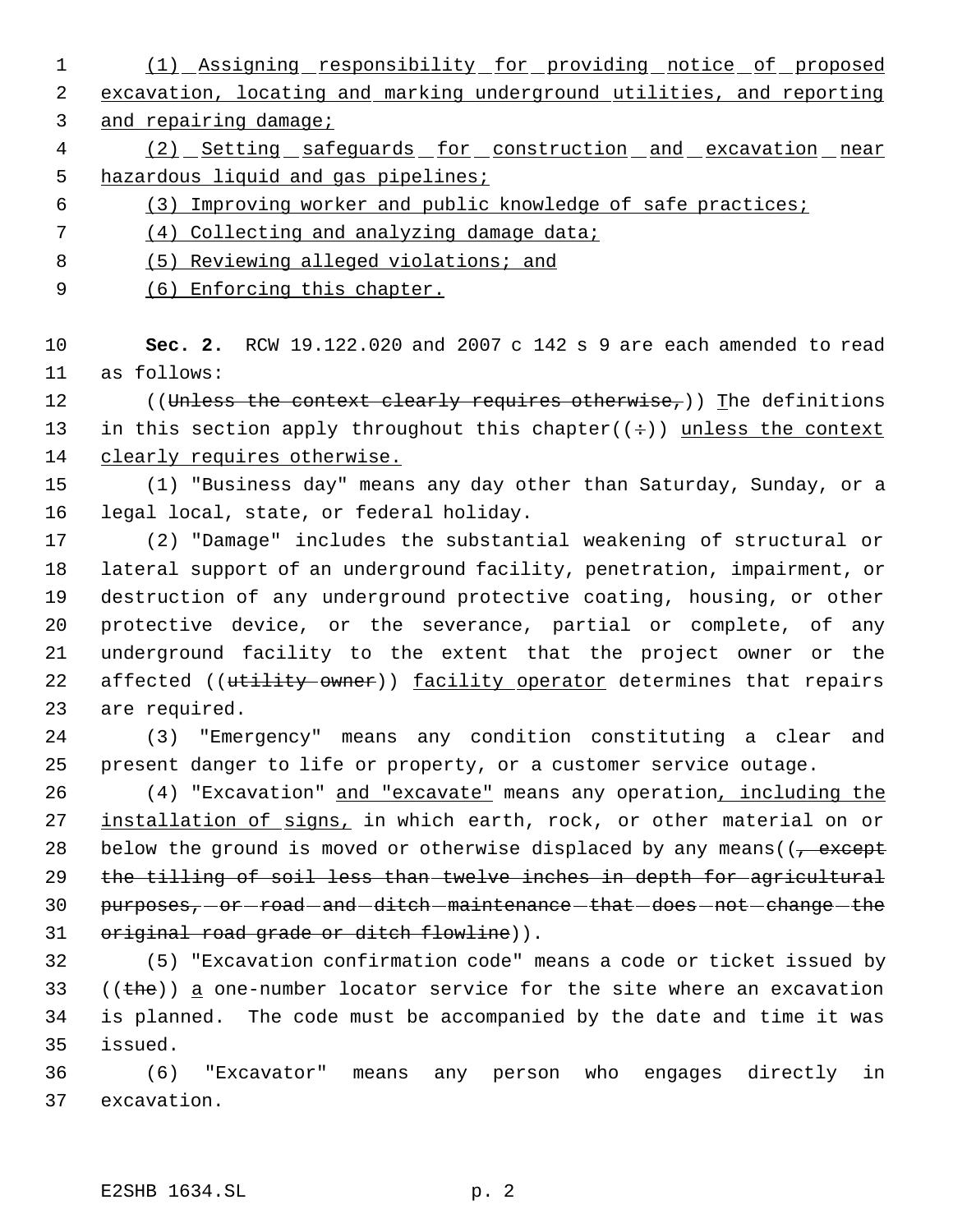1 (7) "Gas" means natural gas, flammable gas, or toxic or corrosive 2 gas.

3 (8) "Hazardous liquid" means:

 4 (a) Petroleum, petroleum products, or anhydrous ammonia as those 5 terms are defined in 49 C.F.R. Part 195 as in effect on March 1, 1998;  $6 ((and))$ 

7 (b) Carbon dioxide((<del>. The utilities and transportation commission</del> 8 may by rule incorporate by reference)  $\frac{1}{1}$  and

9 (c) Other substances designated as hazardous by the secretary of 10 transportation and incorporated by reference by the commission by rule.

11 (9) (("Identified facility" means any underground facility which is 12 indicated in the project plans as being located within the area of 13 proposed excavation.

 $14$   $(10)$ ) "Identified but unlocatable underground facility" means an 15 underground facility which has been identified but cannot be located 16 with reasonable accuracy.

17 (((11))) (10) "Locatable underground facility" means an underground 18 facility which can be  $((f<sub>ic</sub>Id<sub>maxked</sub>))$  marked with reasonable accuracy.

 $((+12))$   $(11)$  "Marking" means the use of stakes, paint, or other clearly identifiable materials to show the field location of underground facilities, in accordance with the current color code standard of the American public works association. Markings shall include identification letters indicating the specific type of the underground facility.

25  $((+13))$   $(12)$  "Notice" or "notify" means contact in person or by 26 telephone or other electronic method((s that)), and, with respect to 27 contact of a one-number locator service, also results in the receipt of 28 a valid excavation confirmation code.

29 ( $(\overline{+14})$ ) (13) "One-number locator service" means a service through 30 which a person can notify ((utilities)) facility operators and request 31 ((field-marking)) marking of underground facilities.

32 (((15) "Operator" means the individual conducting the excavation.

 $(16)$ ) (14) "Person" means an individual, partnership, franchise 34 holder, association, corporation,  $((a))$  the state, a city, a county, a  $town_t$  or any subdivision or instrumentality of  $((a))$  the state, including any unit of local government, and its employees, agents, or legal representatives.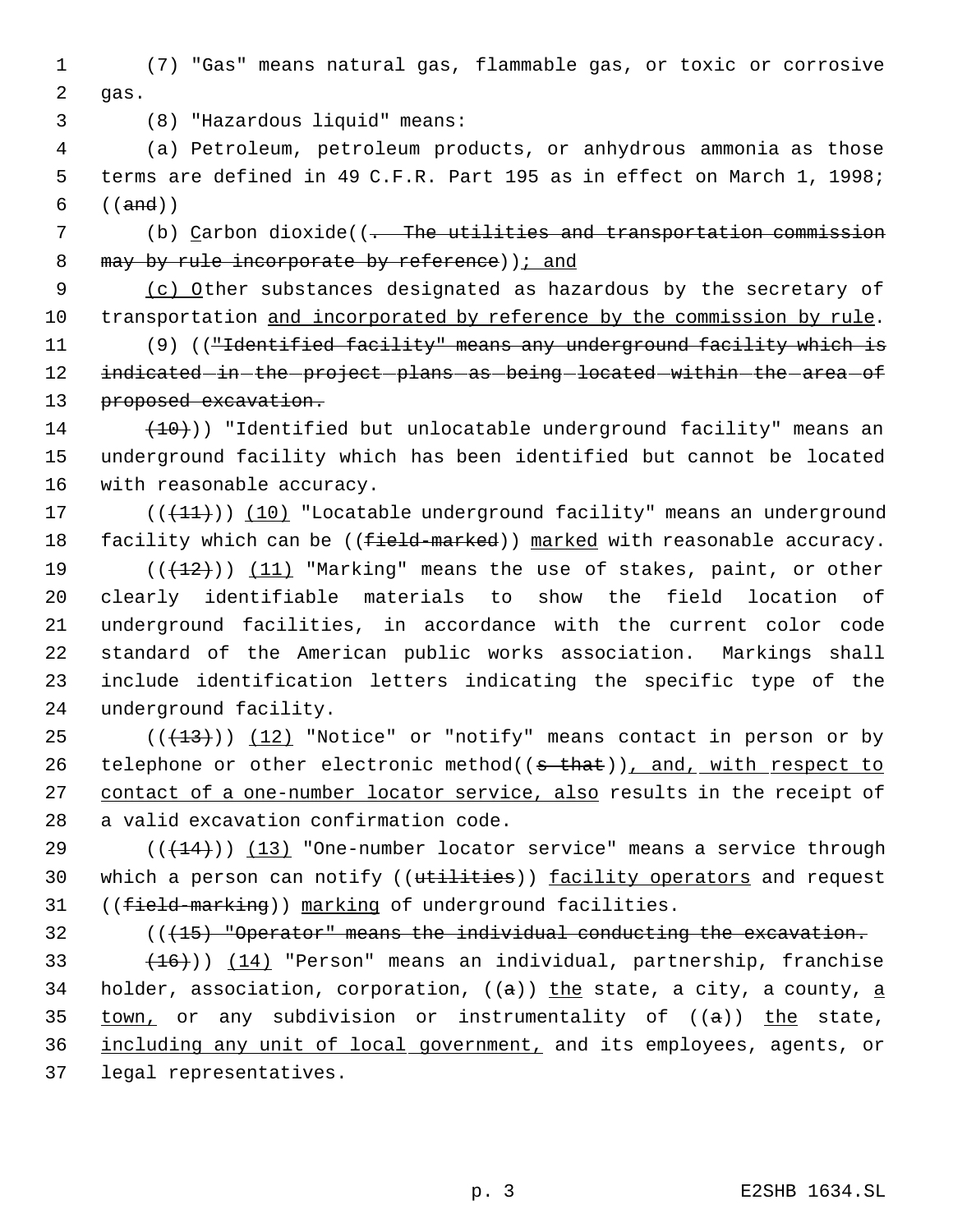$((+17))$   $(15)$  "Pipeline" or "pipeline system" means all or parts of a pipeline facility through which hazardous liquid or gas moves in transportation, including, but not limited to, line pipe, valves, and other appurtenances connected to line pipe, pumping units, fabricated assemblies associated with pumping or compressor units, metering and delivery stations and fabricated assemblies therein, and breakout tanks. "Pipeline" or "pipeline system" does not include process or transfer pipelines.

9 (( $\left(\frac{18}{18}\right)$ ) (16) "Pipeline company" means a person or entity constructing, owning, or operating a pipeline for transporting 11 hazardous liquid or gas. ((A)) "Pipeline company" does not include:

 (a) Distribution systems owned and operated under franchise for the sale, delivery, or distribution of natural gas at retail; or

 (b) Excavation contractors or other contractors that contract with a pipeline company.

 $((+19))$   $(17)$  "Reasonable accuracy" means location within twenty- four inches of the outside dimensions of both sides of an underground facility.

19  $((+20))$   $(18)$  "Transfer pipeline" means a buried or aboveground pipeline used to carry hazardous liquid between a tank vessel or transmission pipeline and the first valve inside secondary containment 22 at ((the)) a facility, provided that any discharge on the facility side 23 of ((that)) the first valve will not directly impact waters of the 24 state.  $((A))$  <u>"Transfer pipeline"</u> includes valves( $(\tau)$ ) and other appurtenances connected to the pipeline, pumping units, and fabricated 26 assemblies associated with pumping units.  $((A))$  *Transfer pipeline*  does not include process pipelines, pipelines carrying ballast or bilge water, transmission pipelines, or tank vessel or storage tanks.

 $((+21))$   $(19)$  "Transmission pipeline" means a pipeline that transports hazardous liquid or gas within a storage field, or transports hazardous liquid or gas from an interstate pipeline or storage facility to a distribution main or a large volume hazardous liquid or gas user, or operates at a hoop stress of twenty percent or more of the specified minimum yield strength.

 $((+22))$   $(20)$  "Underground facility" means any item buried or placed below ground for use in connection with the storage or conveyance of water, sewage, electronic, telephonic or telegraphic communications, cablevision, electric energy, petroleum products, gas,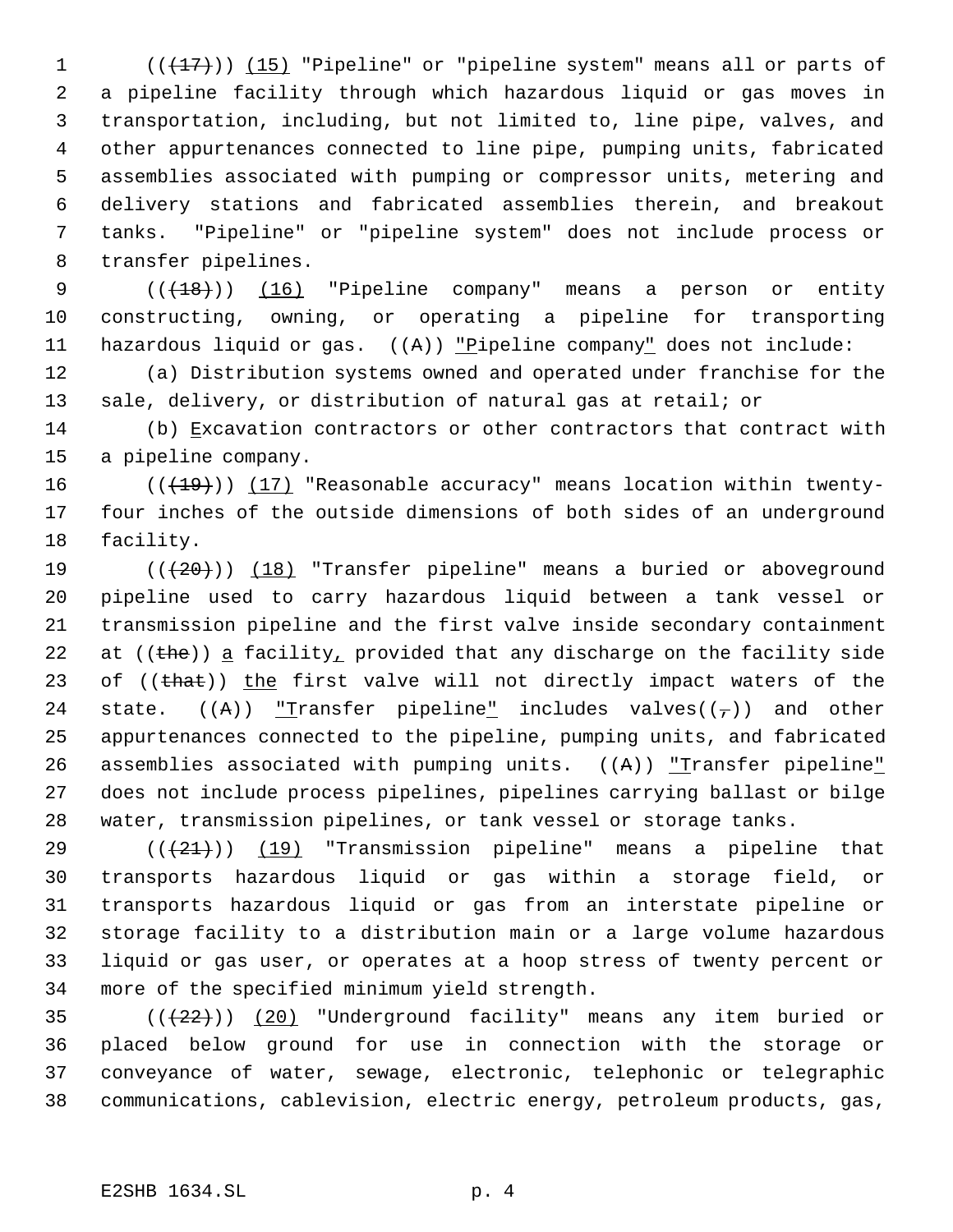gaseous vapors, hazardous liquids, or other substances and including but not limited to pipes, sewers, conduits, cables, valves, lines, wires, manholes, attachments, and those parts of poles or anchors that are below ground. This definition does not include pipelines as 5 defined in subsection  $((+17))$   $(15)$  of this section, but does include distribution systems owned and operated under franchise for the sale, delivery, or distribution of natural gas at retail.

 8 (21) "Bar hole" means a hole made in the soil or pavement with a 9 hand-operated bar for the specific purpose of testing the subsurface 10 atmosphere with a combustible gas indicator.

11 (22) "Commission" means the utilities and transportation 12 commission.

13 (23) "End user" means any utility customer or consumer of utility 14 services or commodities provided by a facility operator.

15 (24) Figuipment operator" means an individual conducting an 16 excavation.

17 (25) "Facility operator" means any person who owns an underground 18 facility or is in the business of supplying any utility service or 19 commodity for compensation. "Facility operator" does not include a 20 utility customer who owns a service lateral that terminates at a 21 facility operator's main utility line.

22 (26) "Large project" means a project that exceeds seven hundred 23 linear feet.

24 (27) "Service lateral" means an underground water, storm water, or 25 sewer facility located in a public right-of-way or utility easement 26 that connects an end user's building or property to a facility 27 operator's underground facility, and terminates beyond the public 28 right-of-way or utility easement.

29 (28) "Unlocatable underground facility" means, subject to the 30 provisions of RCW 19.122.030, an underground facility that cannot be 31 marked with reasonable accuracy using available information to 32 designate the location of an underground facility. "Unlocatable 33 underground facility" includes, but is not limited to, service 34 laterals, storm drains, and nonconductive and nonmetallic underground 35 facilities that do not contain trace wires.

36 (29) "Utility easement" means a right held by a facility operator 37 to install, maintain, and access an underground facility or pipeline.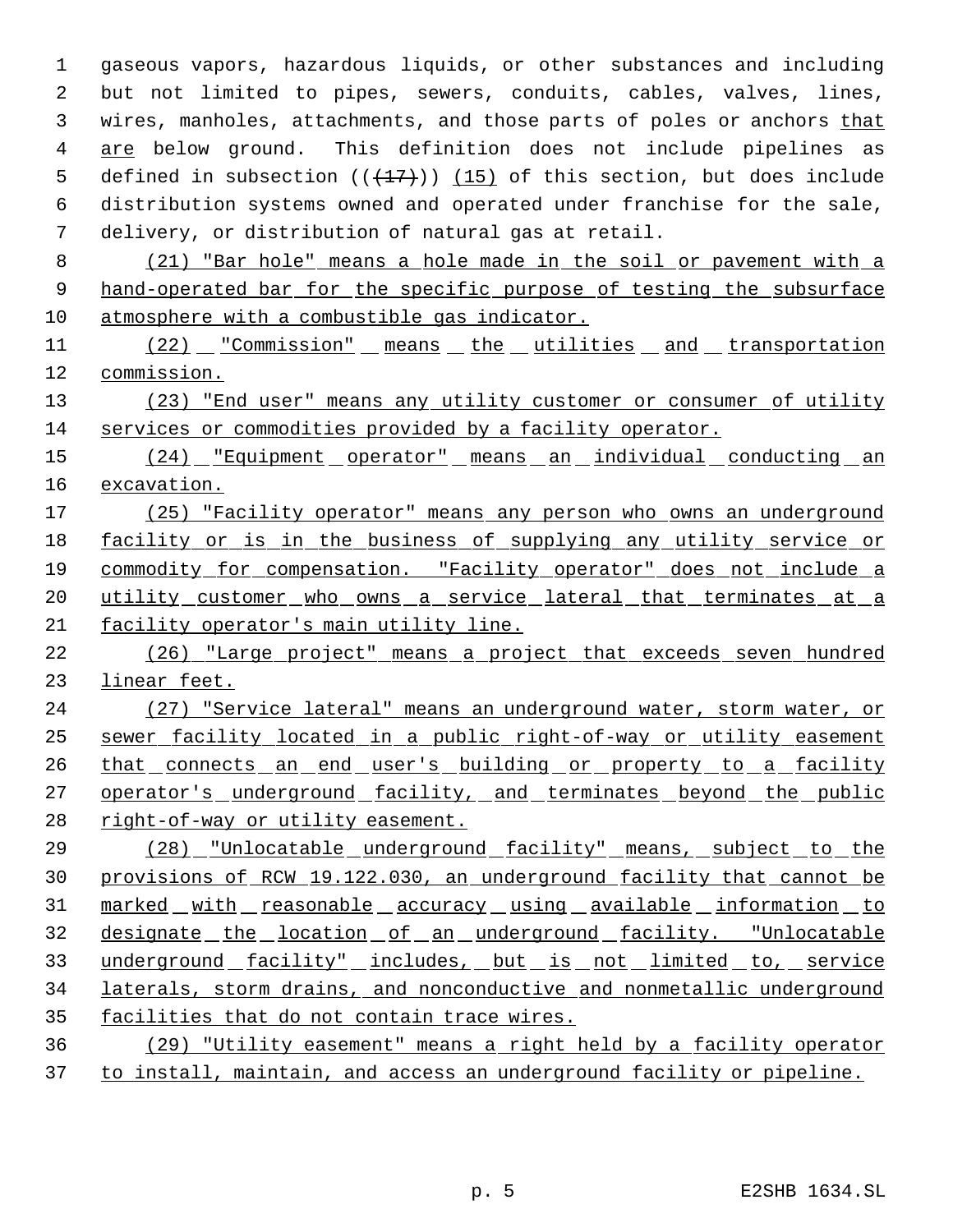1 **Sec. 3.** RCW 19.122.027 and 2005 c 448 s 2 are each amended to read 2 as follows:

 (1) The ((utilities and transportation commission shall cause to be 4 established)) commission must establish a single statewide toll-free telephone number to be used for referring excavators to the appropriate one-number locator service.

 (2) The ((utilities  $-$  and  $-$  transportation)) commission, in consultation with the Washington utilities coordinating council, 9 ((shall)) must establish minimum standards and best management practices for one-number locator services.

11 (3) One-number locator services ((shall)) must be operated by 12 nongovernmental agencies.

13 (4) All facility operators within a one-number locator service area 14 must subscribe to the service.

15 (5) Failure to subscribe to a one-number locator service 16 constitutes willful intent to avoid compliance with this chapter.

17 **Sec. 4.** RCW 19.122.030 and 2000 c 191 s 17 are each amended to 18 read as follows:

19 (1)(a) Unless exempted under section 5 of this act, before 20 commencing any excavation, ((excluding agriculture tilling less than 21 twelve inches in depth, the excavator shall)) an excavator must mark 22 the boundary of the excavation area with white paint applied on the 23 ground of the worksite, then provide notice of the scheduled 24 commencement of excavation to all ((owners of underground facilities)) 25 facility operators through a one-number locator service.

26 (b) If boundary marking required by (a) of this subsection is 27 infeasible, an excavator must communicate directly with affected 28 facility operators to ensure that the boundary of the excavation area 29 is accurately identified.

30 (2) ((All owners - of -underground -facilities - within - a - one-number 31 <del>locator service area shall subscribe to the service. One number</del> 32 locator service rates for cable television companies will be based on 33 the amount of their underground facilities. If no one number locator 34 service is available, notice shall be provided individually to those 35 owners - of - underground - facilities - known - to - or - suspected - of - having 36 underground-facilities-within-the-area-of-proposed-excavation. The 37 notice shall be communicated to the owners of underground facilities))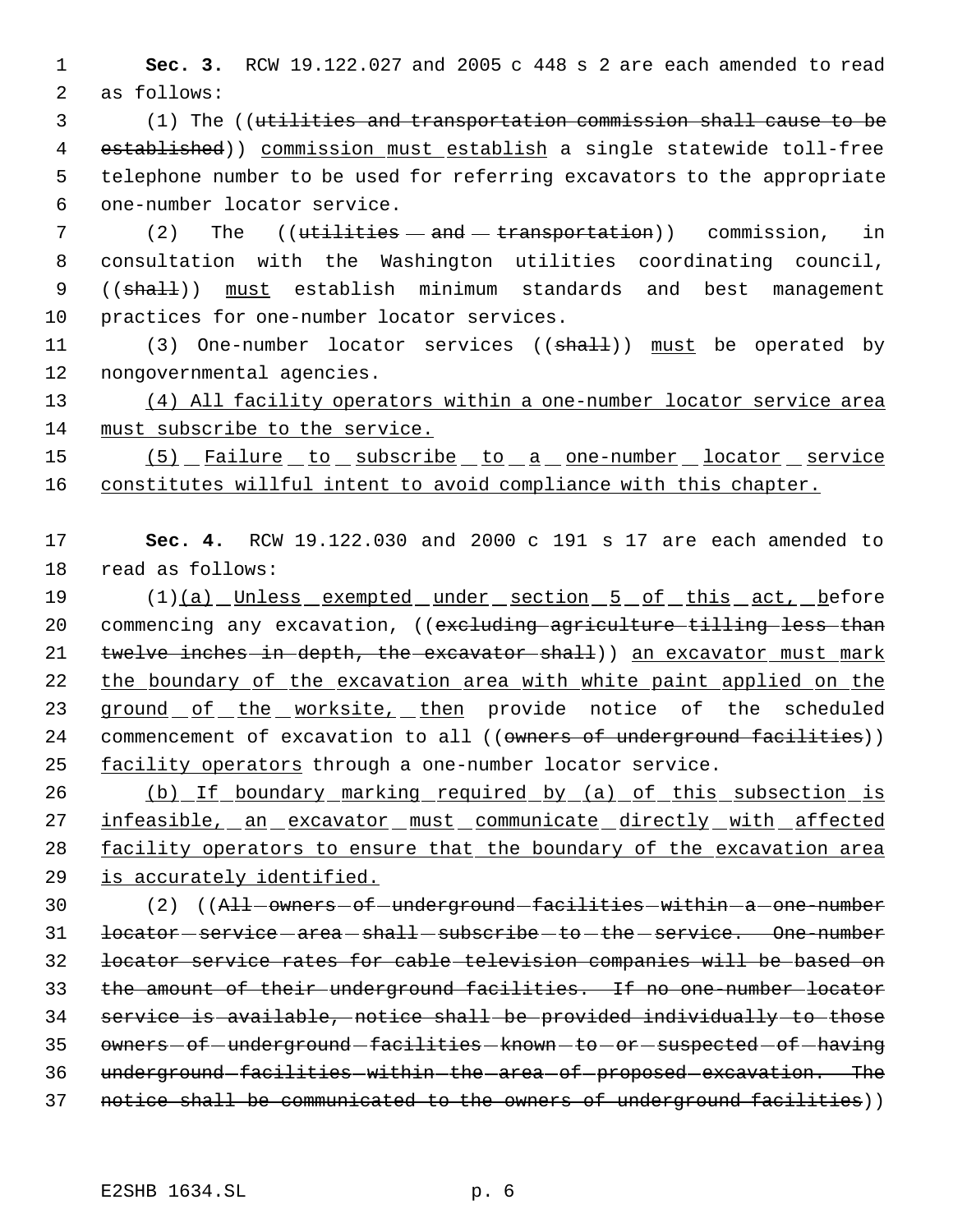1 An excavator must provide the notice required by subsection (1) of this 2 section to a one-number locator service not less than two business days  $3$  (( $\Theta$ r)) and not more than ten business days before the scheduled date 4 for commencement of excavation, unless otherwise agreed ((by-the 5 parties)) by the excavator and facility operators. If an excavator 6 intends to work at multiple sites or at a large project, the excavator 7 must take reasonable steps to confer with facility operators to enable 8 them to locate underground facilities reasonably in advance of the 9 start of excavation for each phase of the work.

10 (3) Upon receipt of the notice provided for in ((this section, the 11 owner-of-the-underground-facility-shall)) subsection (1) of this 12 section, a facility operator must, with respect to:

13 (a) The facility operator's locatable underground facilities, 14 provide the excavator with reasonably accurate information ((as to its 15 locatable underground facilities by surface-marking the location of the 16 facilities. If there are) by marking their location;

17 (b) The facility operator's unlocatable or identified but 18 unlocatable underground facilities, ((the -owner -of -such -facilities 19 shall)) provide the excavator with ((the best)) available information 20 as to their ((locations. The -owner - of - the - underground - facility 21 providing the information shall respond) location; and

22 (c) Service laterals, designate their presence or location, if the 23 service laterals:

24 (i) Connect end users to the facility operator's main utility line; 25 and

26 (ii) Are within a public right-of-way or utility easement and the 27 boundary of the excavation area identified under subsection (1) of this 28 section.

 (4)(a) A facility operator must provide information to an excavator pursuant to subsection (3) of this section no later than two business 31 days after the receipt of the notice ((or before the excavation time)) provided for in subsection (1) of this section or before excavation 33 commences, at the option of the ((owner)) facility operator, unless 34 otherwise agreed by the parties. ((Excavators shall not excavate until all known facilities have been marked. Once marked by the owner of the underground facility, the excavator is responsible for maintaining the markings. Excavators shall have the right to receive compensation from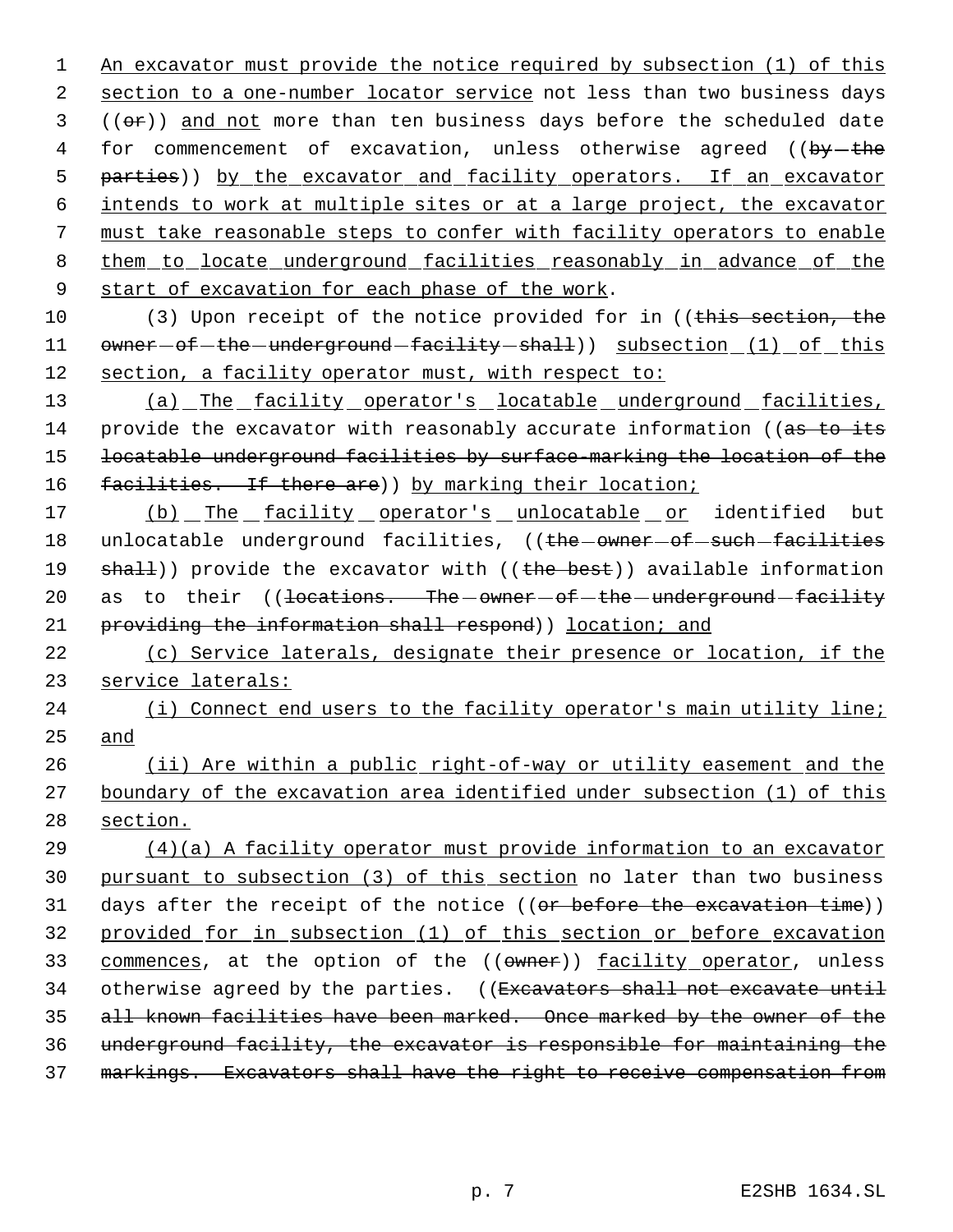| 1  | the owner of the underground facility for costs incurred if the owner    |
|----|--------------------------------------------------------------------------|
| 2  | $of$ -the -underground -facility -does -not -locate -its -facilities -in |
| 3  | accordance with this section.                                            |
| 4  | (4) The owner of the underground facility shall have))                   |
| 5  | (b) A facility operator complying with subsection (3)(b) and (c) of      |
| 6  | this section may do so in a manner that includes any of the following    |
| 7  | methods:                                                                 |
| 8  | (i) Placing within a proposed excavation area a triangular mark at       |
| 9  | the main utility line pointing at the building, structure, or property   |
| 10 | in question, indicating the presence of an unlocatable or identified     |
| 11 | but unlocatable underground facility, including a service lateral;       |
| 12 | (ii) Arranging to meet an excavator at a worksite to provide             |
| 13 | available information about the location of service laterals; or         |
| 14 | (iii) Providing copies of the best reasonably available records by       |
| 15 | electronic message, mail, facsimile, or other delivery method.           |
| 16 | (c) A facility operator's good faith attempt to comply with              |
| 17 | subsection $(3)(b)$ and $(c)$ of this section:                           |
| 18 | (i) Constitutes full compliance with the requirements of this            |
| 19 | section, and no person may be found liable for damages or injuries that  |
| 20 | may result from such compliance, apart from liability for arranging for  |
| 21 | repairs or relocation as provided in RCW 19.122.050(2); and              |
| 22 | (ii) Does not constitute any assertion of ownership or operation of      |
| 23 | a service lateral by the facility operator.                              |
| 24 | (d) An end user is responsible for determining the location of a         |
| 25 | service lateral on their property or a service lateral that they own.    |
| 26 | Nothing in this section may be interpreted to require an end user to     |
| 27 | subscribe to a one-number locator service or to locate a service         |
| 28 | lateral within a right-of-way or utility easement.                       |
| 29 | <u>(5) An excavator must not excavate until all known facility</u>       |
| 30 | operators have marked or provided information regarding underground      |
| 31 | facilities as provided in this section.                                  |
| 32 | <u>(6)(a) Once marked by a facility operator, an excavator is</u>        |
| 33 | responsible for maintaining the accuracy of the facility operator's      |
| 34 | markings of underground facilities for the lesser of:                    |
| 35 | (i) Forty-five calendar days from the date that the excavator            |
| 36 | provided notice to a one-number locator service pursuant to subsection   |
| 37 | $(1)$ of this section; or                                                |
| 38 | (ii) The duration of the project.                                        |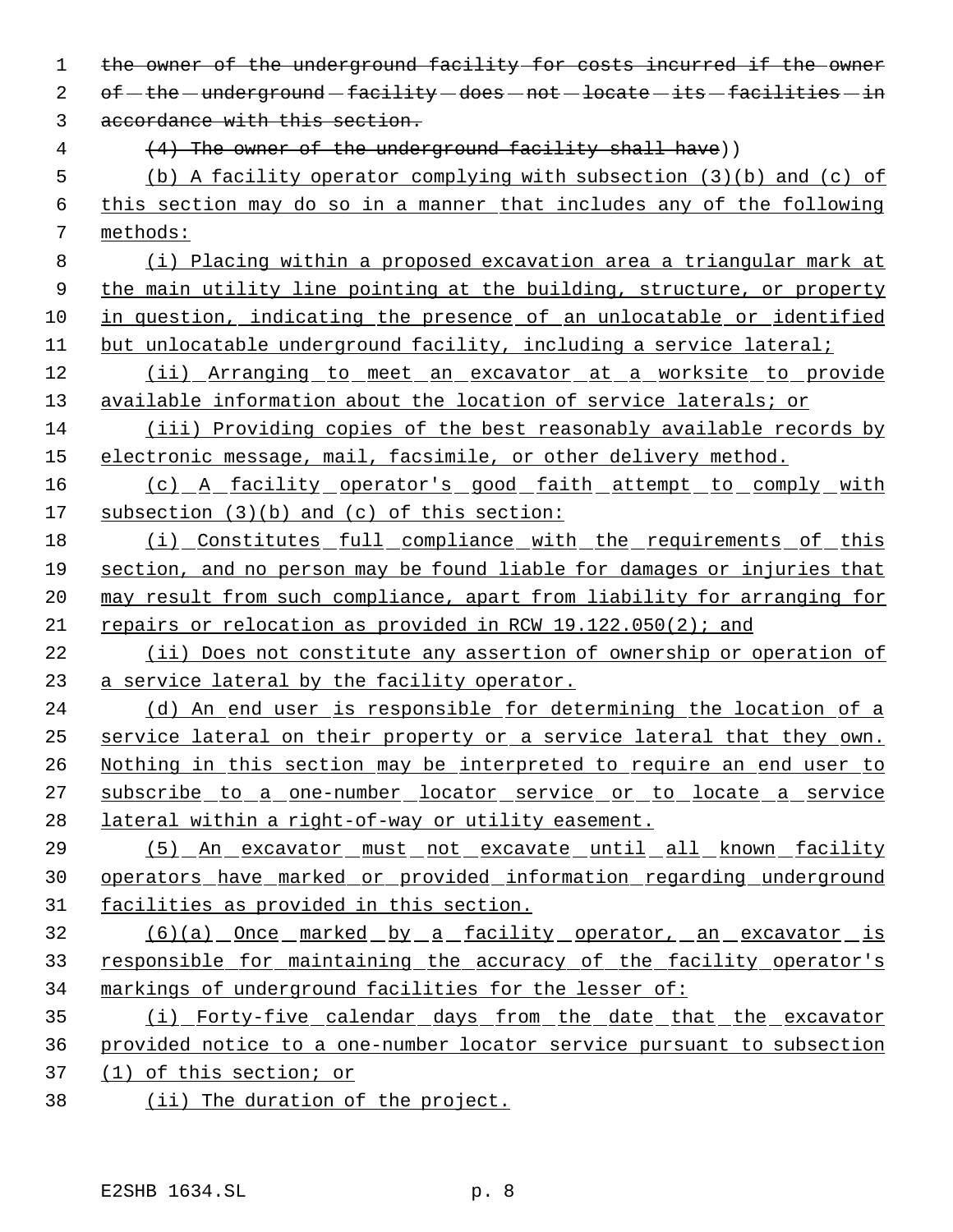1 (b) An excavator that makes repeated requests for location of 2 underground facilities due to its failure to maintain the accuracy of a facility operator's markings as required by this subsection (6) may be charged by the facility operator for services provided.

 (c) A facility operator's markings of underground utilities expire forty-five calendar days from the date that the excavator provided notice to a one-number locator service pursuant to subsection (1) of this section. For excavation occurring after that date, an excavator must provide additional notice to a one-number locator service pursuant to subsection (1) of this section.

 (7) An excavator has the right to receive reasonable compensation from a facility operator for costs incurred by the excavator if the 13 facility operator does not locate its underground facilities in accordance with the requirements specified in this section.

15 (8) A facility operator has the right to receive ((compensation for costs incurred in responding to excavation notices given less than two 17 business days prior to the excavation from the excavator)) reasonable 18 compensation from an excavator for costs incurred by the facility operator if the excavator does not comply with the requirements specified in this section.

 $((6)-An-owner-of-underground-facilities-is-not-required-to)$ 22 indicate the presence of existing service laterals or appurtenances if 23 the presence of existing service laterals or appurtenances on the site 24 of-the construction project can be determined from the presence of 25 other-visible-facilities, such as buildings, manholes, or meter-and 26 junction boxes on or adjacent to the construction site.

27 (6) Emergency excavations are exempt from the time requirements for notification provided in this section.

 $(7)$  -if the excavator, while performing the contract,) (9) A facility operator is not required to comply with subsection (4) of this section with respect to service laterals conveying only water if their presence can be determined from other visible water facilities, such as water meters, water valve covers, and junction boxes in or adjacent to the boundary of an excavation area identified under subsection (1) of this section.

 (10) If an excavator discovers underground facilities ((which)) 37 that are not identified, the excavator  $((shall))$  must cease excavating 38 in the vicinity of the ((facility)) underground facilities and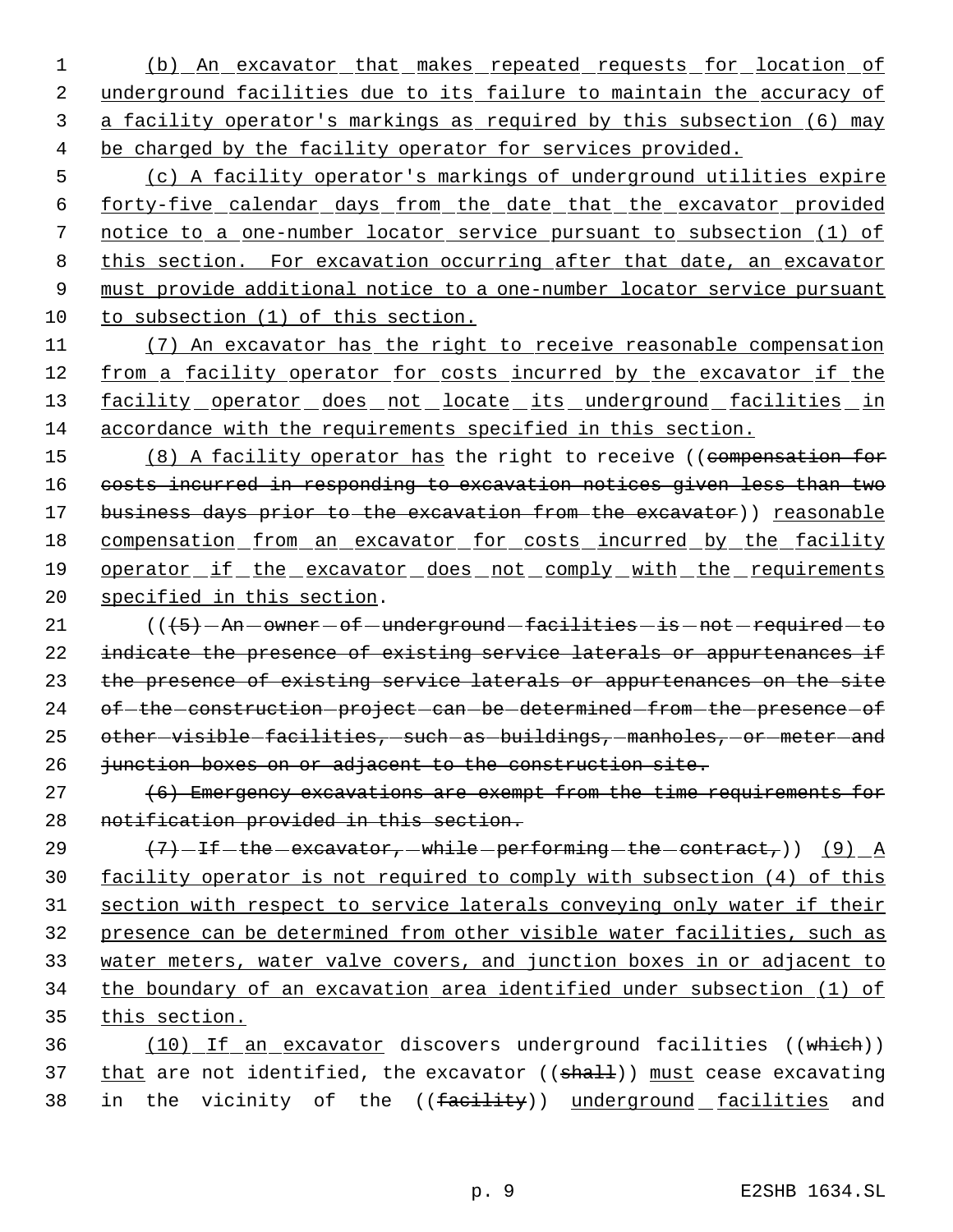1 immediately notify the (( $\overline{\text{owner}} - \overline{\text{or}}$ )) <u>facility</u> operator (( $\overline{\text{of}} - \overline{\text{such}}$ 2 facilities,)) or ((the)) a one-number locator service. If an excavator 3 discovers identified but unlocatable underground facilities, the 4 excavator must notify the facility operator. Upon notification by a 5 one-number locator service or an excavator, a facility operator must allow for location of the uncovered portion of an underground facility identified by the excavator, and may accept location information from 8 the excavator for marking of the underground facility.

 NEW SECTION. **Sec. 5.** A new section is added to chapter 19.122 RCW to read as follows:

 (1) The requirements specified in RCW 19.122.030 do not apply to any of the following activities:

 (a) An emergency excavation, but only with respect to boundary marking and notice requirements specified in RCW 19.122.030 (1) and (2), and provided that the excavator provides notice to a one-number locator service at the earliest practicable opportunity;

 (b) An excavation of less than twelve inches in depth on private noncommercial property, if the excavation is performed by the person or an employee of the person who owns or occupies the property on which 20 the excavation is being performed;

(c) The tilling of soil for agricultural purposes less than:

(i) Twelve inches in depth within a utility easement; and

(ii) Twenty inches in depth outside of a utility easement;

 (d) The replacement of an official traffic sign installed prior to January 1, 2013, no deeper than the depth at which it was installed;

 (e) Road maintenance activities involving excavation less than six inches in depth below the original road grade and ditch maintenance activities involving excavation less than six inches in depth below the original ditch flowline, or alteration of the original ditch horizontal alignment;

 (f) The creation of bar holes less than twelve inches in depth, or of any depth during emergency leak investigations, provided that the excavator takes reasonable measures to eliminate electrical arc hazards; or

 (g) Construction, operation, or maintenance activities by an irrigation district on rights-of-way, easements, or facilities owned by the federal bureau of reclamation in federal reclamation projects.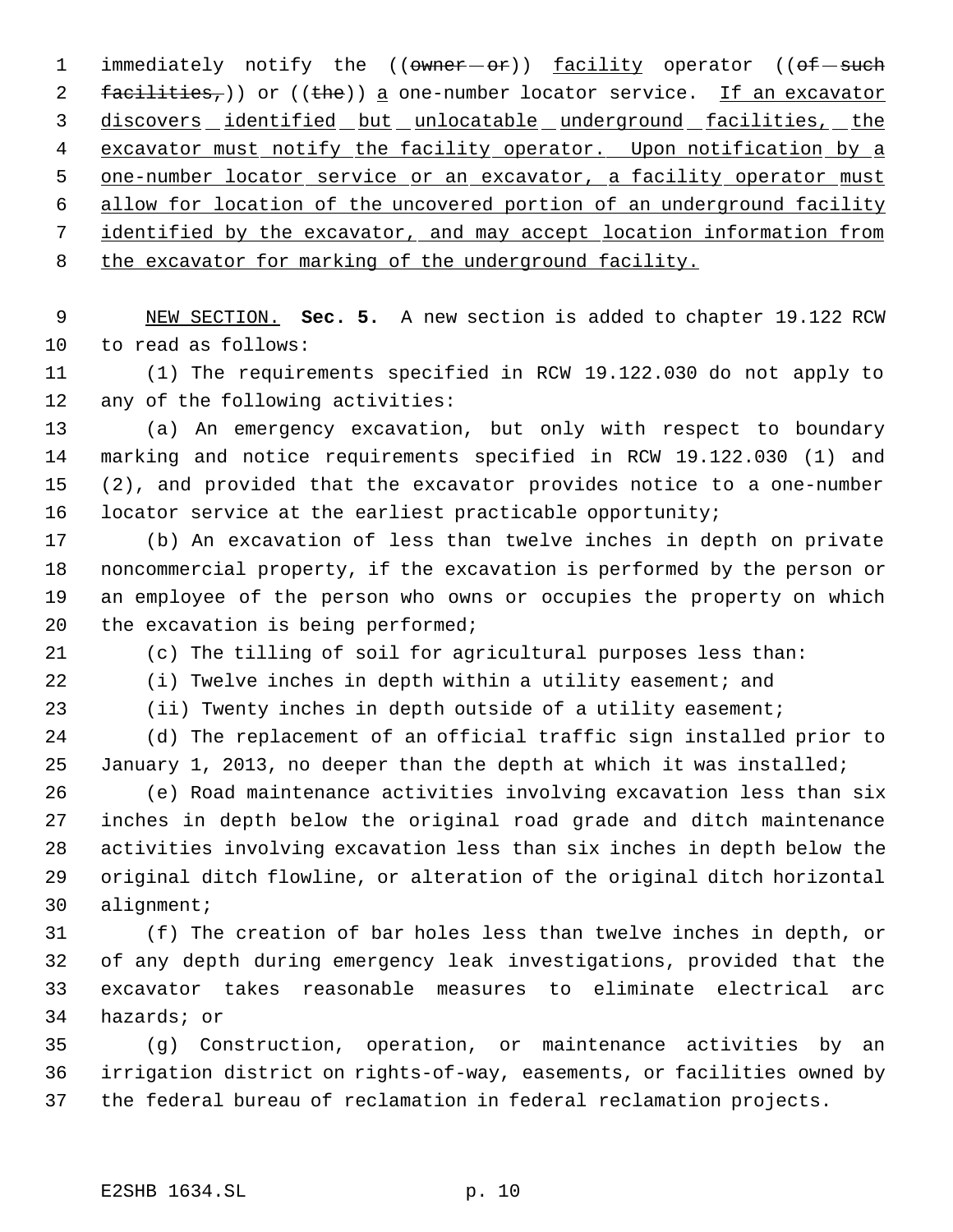(2) Any activity described in subsection (1) of this section is subject to the requirements specified in RCW 19.122.050.

 **Sec. 6.** RCW 19.122.033 and 2000 c 191 s 18 are each amended to read as follows:

5 (1) Before commencing any excavation, ((excluding agricultural 6 tilling less than twelve inches in depth,)) an excavator ((shall)) must notify pipeline companies of the scheduled commencement of excavation 8 through a one-number locator service in the same manner as  $((\frac{1}{18}))$ 9 required for notifying ((owners of underground facilities)) facility 10 operators of excavation ((work)) under RCW 19.122.030. Pipeline 11 companies ((shall)) have the same rights and responsibilities as 12 ((owners-of-underground-facilities)) facility operators under RCW 13 19.122.030 regarding excavation ((work)). Excavators have the same rights and responsibilities under this section as they have under RCW 19.122.030.

 (2) Project owners, excavators, and pipeline companies have the same rights and responsibilities relating to excavation near pipelines that they have for excavation near underground facilities as provided in RCW 19.122.040.

 (3) The state, and any subdivision or instrumentality of the state, 21 including any unit of local government, must, when planning construction or excavation within one hundred feet, or greater distance 23 if required by local ordinance, of a right-of-way or utility easement containing a transmission pipeline, notify the pipeline company of the scheduled commencement of work.

 (4) Any unit of local government that issues permits under codes 27 adopted pursuant to chapter 19.27 RCW must, when permitting construction or excavation within one hundred feet, or greater distance 29 if required by local ordinance, of a right-of-way or utility easement containing a transmission pipeline:

 (a) Notify the pipeline company of the permitted activity when it issues the permit; or

 (b) Require, as a condition of issuing the permit, that the applicant consult with the pipeline company.

 (5) The commission must assist local governments in obtaining hazardous liquid and gas pipeline location information and maps, as provided in RCW 81.88.080.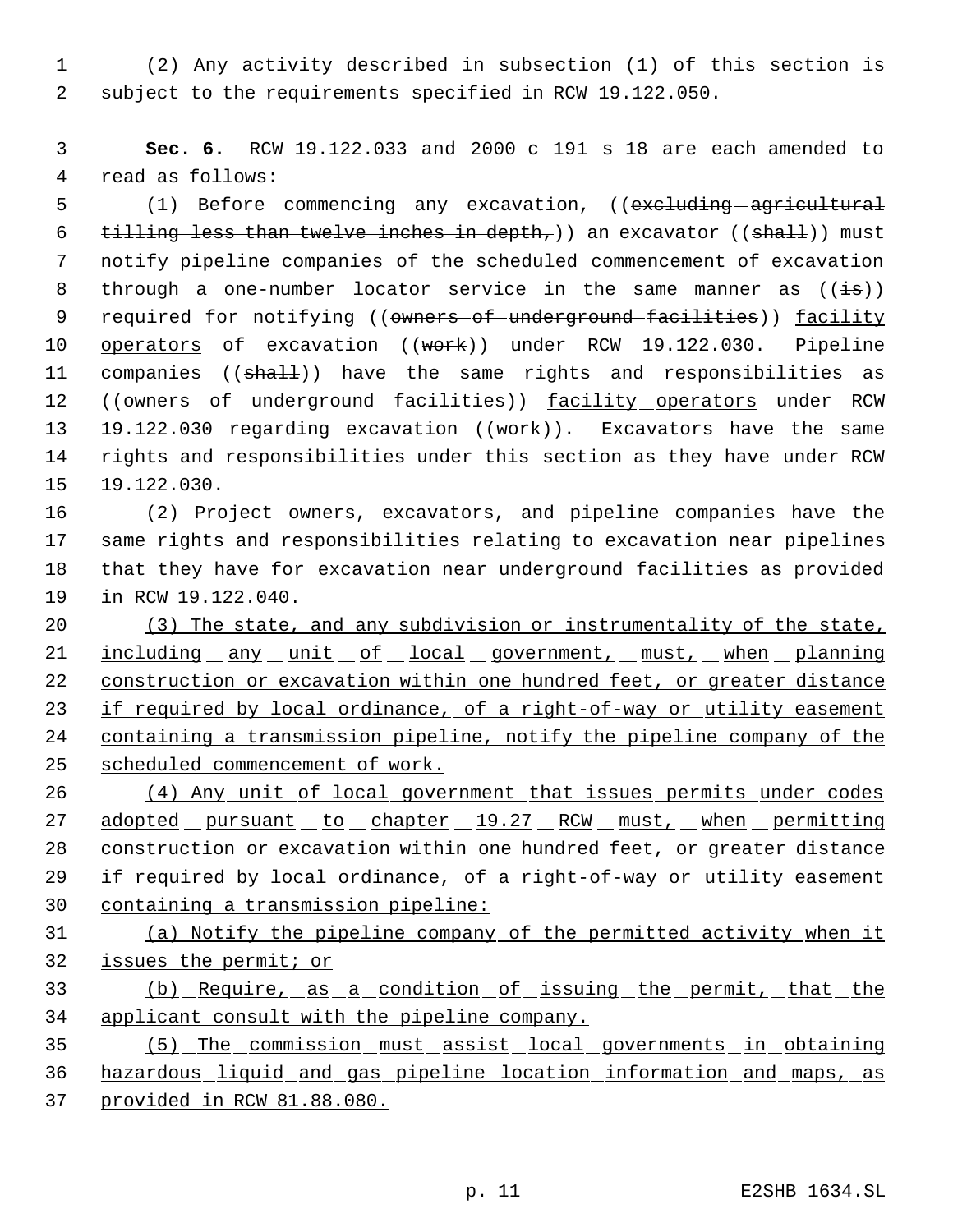**Sec. 7.** RCW 19.122.035 and 2000 c 191 s 19 are each amended to read as follows:

 (1) After a pipeline company has been notified by an excavator 4 pursuant to RCW 19.122.033 that excavation ((work)) will uncover any 5 portion of the pipeline company's pipeline, the pipeline company shall ensure that the pipeline section in the vicinity of the excavation is examined for damage prior to being reburied.

 (2) Immediately upon receiving information of third-party damage to a hazardous liquid pipeline, the company that operates the pipeline shall terminate the flow of hazardous liquid in that pipeline until it has visually inspected the pipeline. After visual inspection, the 12 ((operator of the hazardous liquid)) pipeline company shall determine whether the damaged pipeline section should be replaced or repaired, or whether it is safe to resume pipeline operation. Immediately upon receiving information of third-party damage to a gas pipeline, the 16 ((company that operates the)) pipeline company shall conduct a visual inspection of the pipeline to determine whether the flow of gas through that pipeline should be terminated, and whether the damaged pipeline should be replaced or repaired. A record of the pipeline company's 20 inspection report and test results shall be provided to the ((utilities 21 and transportation)) commission, consistent with reporting requirements 22 under 49 C.F.R. Parts 191 and 195, Subpart B.

 (3) Pipeline companies shall immediately notify local first 24 responders and the department of ecology of any reportable release of a hazardous liquid from a pipeline. Pipeline companies shall immediately notify local first responders and the commission of any blowing gas leak from a gas pipeline that has ignited or represents a probable hazard to persons or property. Pipeline companies shall take all appropriate steps to ensure the public safety in the event of a release of hazardous liquid or gas under this subsection.

 (4) No damaged pipeline may be buried until it is repaired or relocated. The pipeline company shall arrange for repairs or relocation of a damaged pipeline as soon as is practical or may permit the excavator to do necessary repairs or relocation at a mutually acceptable price.

 **Sec. 8.** RCW 19.122.040 and 1984 c 144 s 4 are each amended to read as follows: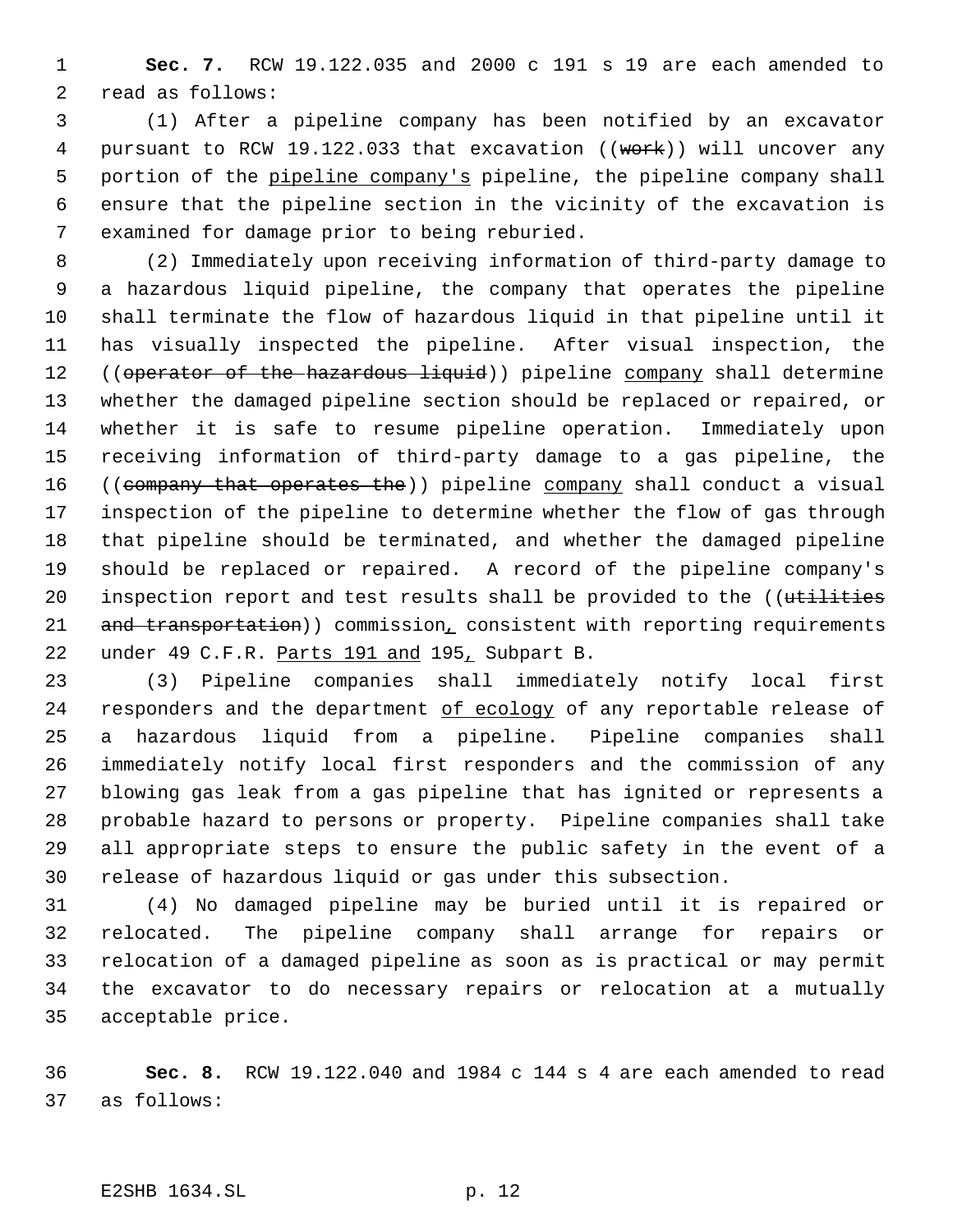(1) Project owners shall indicate in bid or contract documents the existence of underground facilities known by the project owner to be 3 located within the proposed area of excavation. The following ((shall 4 be)) are deemed to be changed or differing site conditions:

 (a) An underground facility not identified as required by this 6 chapter or other provision of law;  $((and))$  or

 (b) An underground facility not located, as required by this 8 chapter or other provision of law, by the project owner, facility 9 operator, or excavator if the project owner or excavator is also a 10 ((utility)) facility operator.

 (2) An excavator shall use reasonable care to avoid damaging 12 underground facilities. An excavator ((shall)) must:

 (a) Determine the precise location of underground facilities which 14 have been marked;

 (b) Plan the excavation to avoid damage to or minimize interference 16 with underground facilities in and near the excavation area; and

 (c) Provide such support for underground facilities in and near the construction area, including during backfill operations, as may be reasonably necessary for the protection of such facilities.

 (3) If an underground facility is damaged and such damage is the consequence of the failure to fulfill an obligation under this chapter, 22 the party failing to perform that obligation (( $shall be$ )) is liable for any damages. Any clause in an excavation contract which attempts to allocate liability, or requires indemnification to shift the economic 25 consequences of liability, ((different)) that differs from the provisions of this chapter is against public policy and unenforceable. Nothing in this chapter prevents the parties to an excavation contract from contracting with respect to the allocation of risk for changed or differing site conditions.

 (4) In any action brought under this section, the prevailing party is entitled to reasonable attorneys' fees.

 **Sec. 9.** RCW 19.122.050 and 1984 c 144 s 5 are each amended to read as follows:

 (1) An excavator who, in the course of excavation, contacts or 35 damages an underground facility shall notify the ((utility owning or 36  $operating-such)$  facility operator and ((the)) a one-number locator 37 service, and report the damage as required under section 20 of this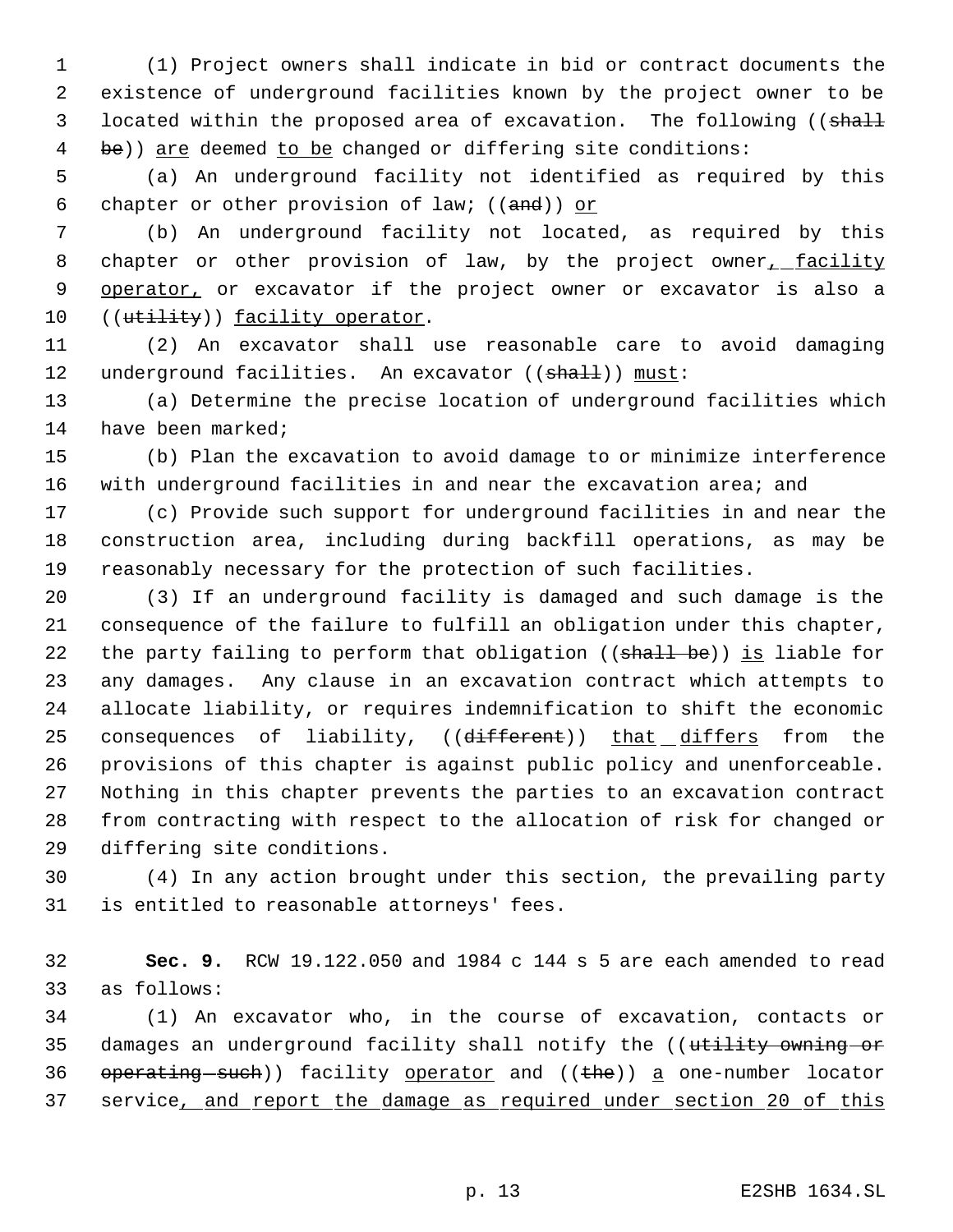1 act. If the damage causes an emergency condition, the excavator causing the damage shall also alert the appropriate local public safety agencies and take all appropriate steps to ensure the public safety. No damaged underground facility may be buried until it is repaired or relocated.

 6 (2) ((The owner of the underground facilities damaged)) A facility 7 operator notified in accordance with subsection (1) of this section 8 shall arrange for repairs or relocation as soon as is practical, or 9 ((may)) permit the excavator to do necessary repairs or relocation at 10 a mutually acceptable price.

11 **Sec. 10.** RCW 19.122.055 and 2005 c 448 s 3 are each amended to 12 read as follows:

 $(1)(a)$  Any excavator who fails to notify  $(the)$  a one-number locator service and causes damage to a hazardous liquid or gas 15 ((pipeline)) underground facility is subject to a civil penalty of not more than ten thousand dollars for each violation.

17 (b) The civil penalty in this subsection may also be imposed on any 18 excavator who violates RCW 19.122.090.

19 (2) All civil penalties recovered under this section ((shall)) must 20 be deposited into the ((pipeline safety)) damage prevention account 21 created in ((RCW 81.88.050)) section 12 of this act.

22 **Sec. 11.** RCW 19.122.070 and 2005 c 448 s 4 are each amended to 23 read as follows:

24 (1) Any person who violates any provision of this chapter not 25 amounting to a violation of RCW  $19.122.055$  (( $\tau$  and which violation 26 results in damage to underground facilities,)) is subject to a civil 27 penalty of not more than one thousand dollars for ((each violation. 28 All-penalties-recovered-in-such-actions-shall-be-deposited-in-the 29 general fund)) an initial violation, and not more than five thousand 30 dollars for each subsequent violation within a three-year period. All 31 penalties recovered in such actions must be deposited in the damage 32 prevention account created in section 12 of this act.

33 (2) Any excavator who willfully or maliciously damages a ((field-34 marked)) marked underground facility ((shall be)) is liable for treble 35 the costs incurred in repairing or relocating the facility. In those 36 cases in which an excavator fails to notify known ((underground))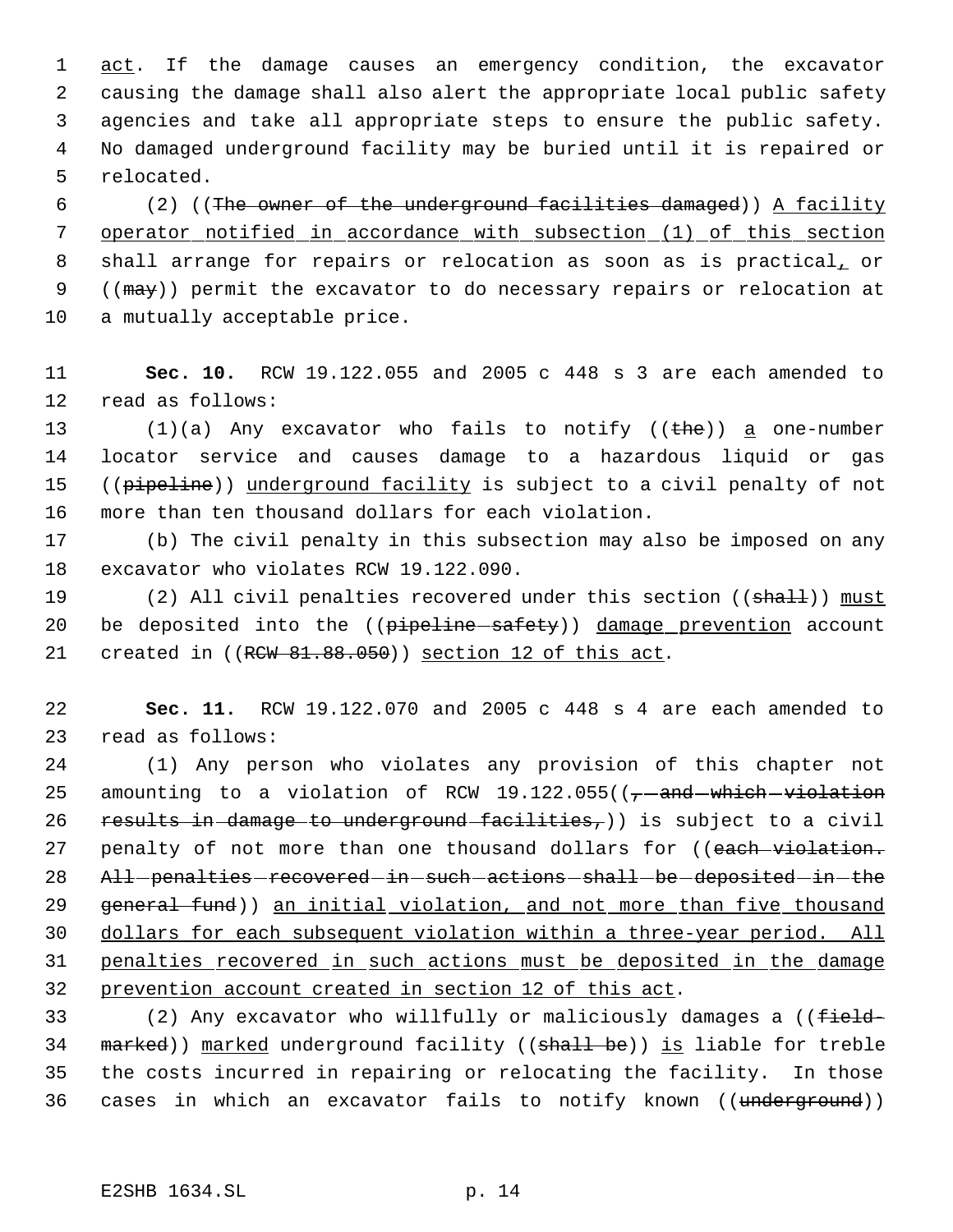1 facility (( $\sigma$ wners)) operators or (( $\theta$ )) a one-number locator service, 2 any damage to the underground facility ((shall be)) is deemed willful 3 and malicious and ((shall be)) is subject to treble damages for costs incurred in repairing or relocating the facility.

 (3) This chapter does not affect any civil remedies for personal injury or for property damage, including that to underground facilities, nor does this chapter create any new civil remedies for such damage.

 NEW SECTION. **Sec. 12.** A new section is added to chapter 19.122 RCW to read as follows:

 The damage prevention account is created in the custody of the state treasurer. All receipts from moneys directed by law or the commission to be deposited to the account must be deposited in the account. Expenditures from the account may be used only for purposes designated in section 13 of this act. Only the commission or the commission's designee may authorize expenditures from the account. The account is subject to allotment procedures under chapter 43.88 RCW.

 NEW SECTION. **Sec. 13.** A new section is added to chapter 19.122 RCW to read as follows:

 The commission may use money deposited in the damage prevention account created in section 12 of this act to:

 (1) Develop and disseminate educational programming designed to improve worker and public safety relating to excavation and underground facilities; and

 (2) Provide grants to persons who have developed educational programming that the commission and the safety committee created pursuant to section 18 of this act deem appropriate for improving worker and public safety relating to excavation and underground facilities.

 **Sec. 14.** RCW 19.122.075 and 2000 c 191 s 23 are each amended to read as follows:

 Any person who willfully damages or removes a permanent marking used to identify an underground facility or pipeline, or a temporary marking prior to its intended use, is subject to a civil penalty of not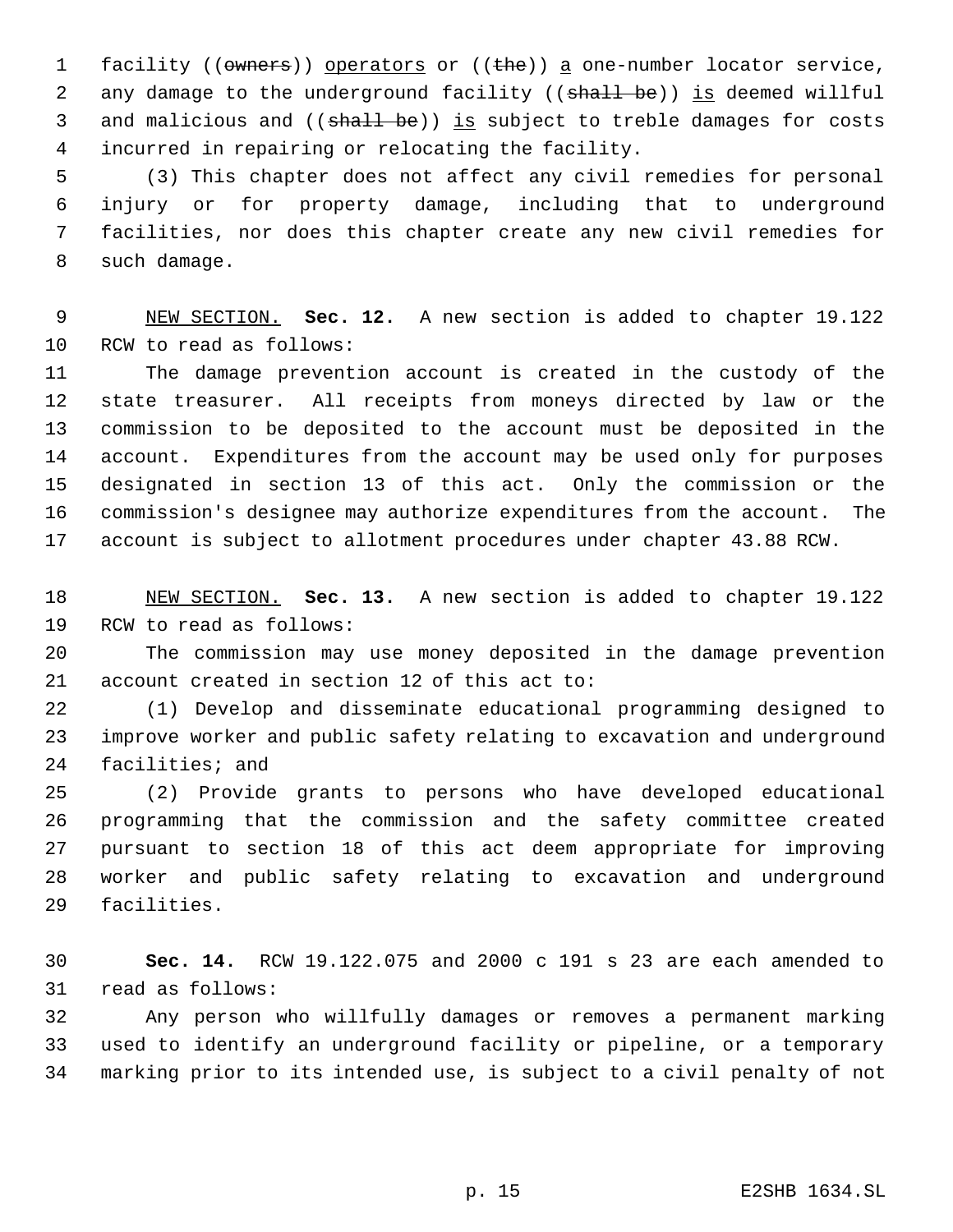1 more than one thousand dollars for ((each act)) an initial violation, 2 and not more than five thousand dollars for each subsequent violation within a three-year period.

 **Sec. 15.** RCW 19.122.080 and 1984 c 144 s 8 are each amended to read as follows:

 The notification and marking provisions of this chapter may be 7 waived for one or more designated persons by ((an-underground)) a 8 facility ((owner)) operator with respect to all or part of that 9 ((underground)) facility ((owner's - own)) operator's underground facilities.

 **Sec. 16.** RCW 19.122.100 and 2005 c 448 s 6 are each amended to read as follows:

13 If charged with a violation of RCW 19.122.090, an equipment 14 operator ((will-be)) is deemed to have established an affirmative defense to such charges if:

 (1) The equipment operator was provided a valid excavation confirmation code;

(2) The excavation was performed in an emergency situation;

 (3) The equipment operator was provided a false confirmation code by an identifiable third party; or

(4) Notice of the excavation was not required under this chapter.

 **Sec. 17.** RCW 19.122.110 and 2005 c 448 s 7 are each amended to read as follows:

24 Any person who intentionally provides an equipment operator with a false excavation confirmation code is guilty of a misdemeanor.

 NEW SECTION. **Sec. 18.** A new section is added to chapter 19.122 RCW to read as follows:

 (1) The commission must contract with a statewide, nonprofit entity whose purpose is to reduce damages to underground and above ground facilities, promote safe excavation practices, and review complaints of alleged violations of this chapter. The contract must not obligate funding by the commission for activities performed by the nonprofit entity or the safety committee under this section, and is therefore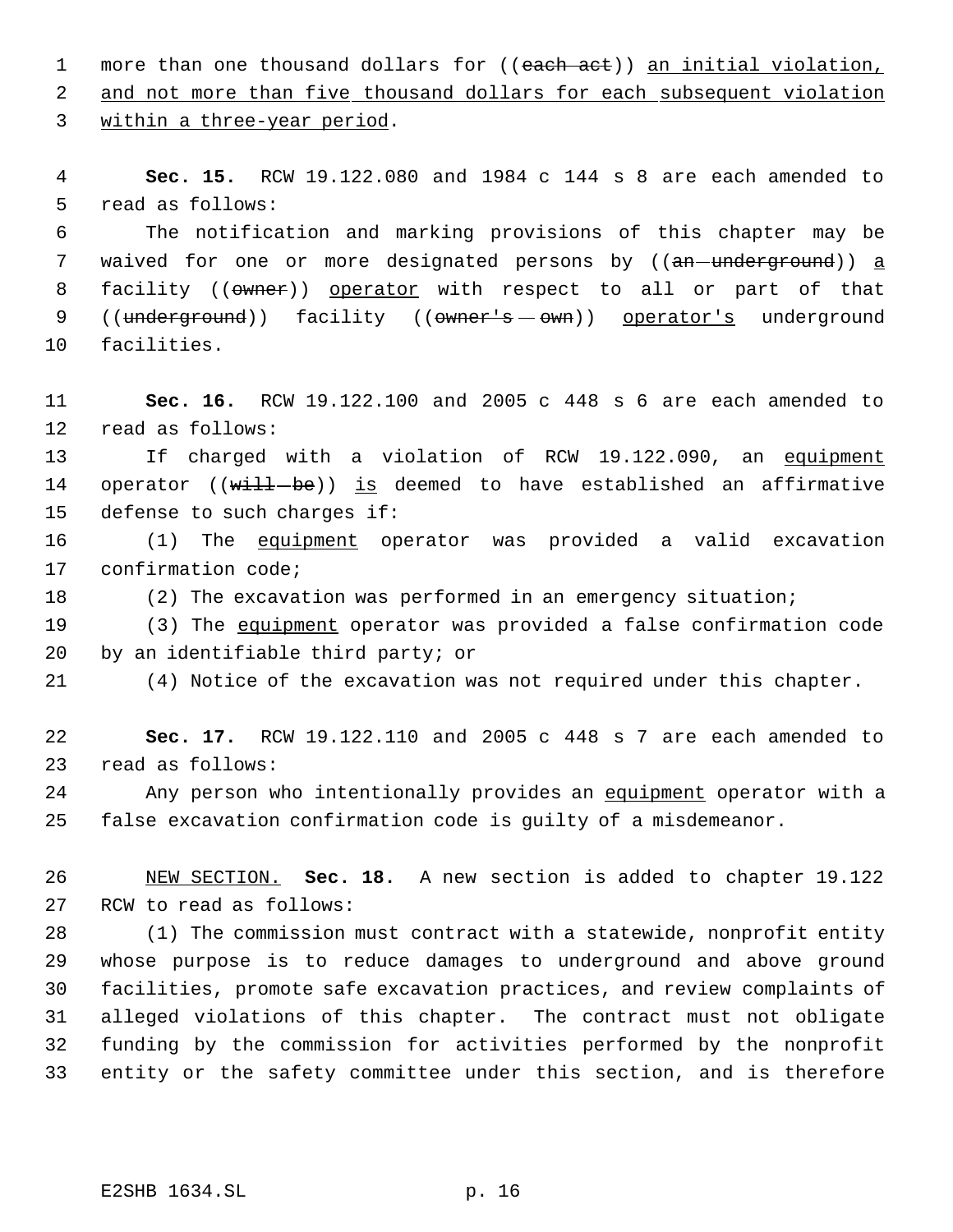exempt under RCW 39.29.040(1) from the requirements of chapter 39.29 RCW.

(2) The contracting entity must create a safety committee to:

 (a) Advise the commission and other state agencies, the legislature, and local governments on best practices and training to prevent damage to underground utilities, and policies to enhance worker and public safety; and

 (b) Review complaints alleging violations of this chapter involving practices related to underground facilities.

 (3) The safety committee will consist of thirteen members, who must be nominated by represented groups and appointed by the contracting entity to staggered three-year terms. The safety committee must include representatives of:

(a) Local governments;

 (b) A natural gas utility subject to regulation under Titles 80 and 81 RCW;

(c) Contractors;

(d) Excavators;

(e) An electric utility subject to regulation under Title 80 RCW;

(f) A consumer-owned utility, as defined in RCW 19.27A.140;

(g) A pipeline company;

22 (h) The insurance industry;

(i) The commission; and

(j) A telecommunications company.

 (4) The safety committee must meet at least once every three months.

 (5) The safety committee may review complaints of alleged violations of this chapter involving practices related to underground facilities. Any person may bring a complaint to the safety committee regarding an alleged violation.

 (6) To review complaints of alleged violations, the safety committee must appoint at least three and not more than five members as a review committee. The review committee must include the same number of members representing excavators and facility operators. One member representing facility operators must also be a representative of a pipeline company or a natural gas utility subject to regulation under Titles 80 and 81 RCW. The review committee must also include a member representing the insurance industry.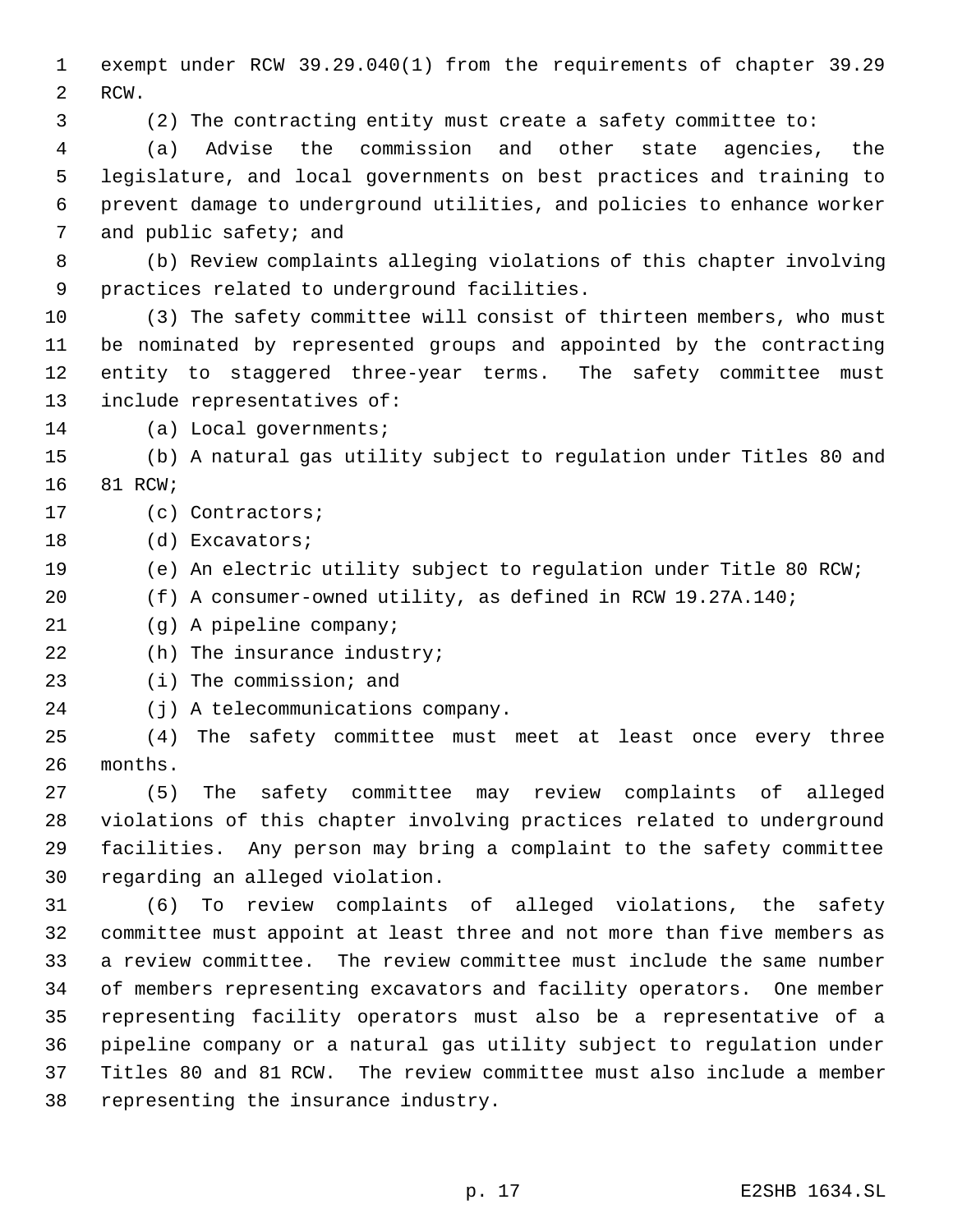(7) Before reviewing a complaint alleging a violation of this chapter, the review committee must notify the person making the complaint and the alleged violator of its review and of the opportunity to participate.

 (8) The safety committee may provide written notification to the commission, with supporting documentation, that a person has likely committed a violation of this chapter, and recommend remedial action that may include a penalty amount, training, or education to improve public safety, or some combination thereof.

(9) This section expires December 31, 2020.

 NEW SECTION. **Sec. 19.** A new section is added to chapter 19.122 RCW to read as follows:

 (1) The commission may enforce the civil penalties authorized in RCW 19.122.070 or 19.122.075 when it receives written notification from the safety committee created under section 18 of this act indicating that a violation of this chapter has likely been committed by a person subject to regulation by the commission, or involving the underground facilities of such a person.

 (2) If the commission receives written notification from the safety committee pursuant to section 18 of this act that a violation of this chapter has likely been committed by a person who is not subject to regulation by the commission, and in which the underground facility involved is also not subject to regulation by the commission, the commission may refer the matter to the attorney general for enforcement of a civil penalty under RCW 19.122.070 or 19.122.075. The commission must provide funding for such enforcement. However, any costs and fees recovered by the attorney general pursuant to subsection (3) of this section must be deposited by the commission in the fund that paid for such enforcement.

 (3) In a matter referred to it by the commission pursuant to subsection (2) of this section, the attorney general may bring an action to enforce the penalties authorized in RCW 19.122.070 or 19.122.075. In such an action, the court may award the state all costs of investigation and trial, including a reasonable attorneys' fee fixed by the court.

(4) This section expires December 31, 2020.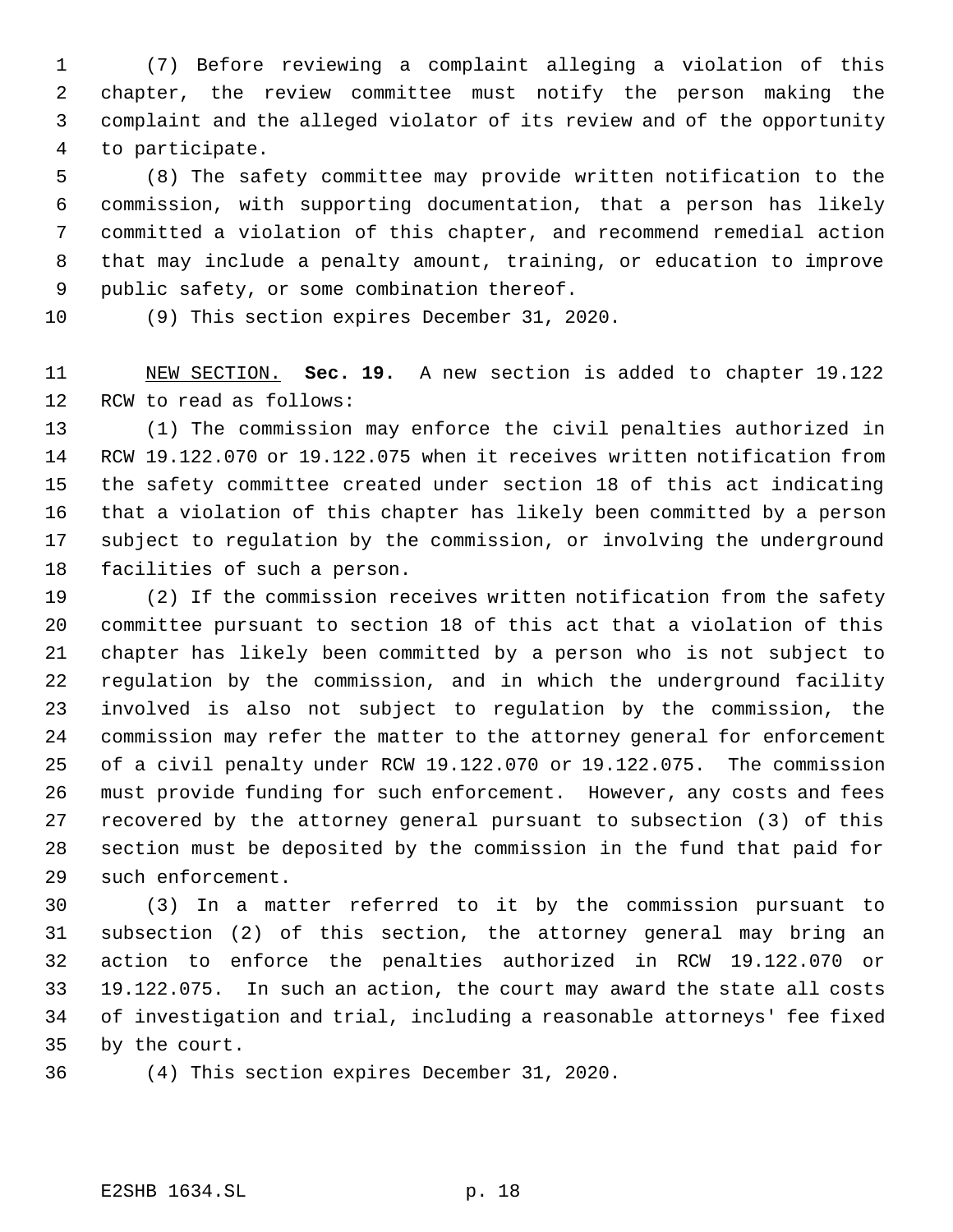NEW SECTION. **Sec. 20.** A new section is added to chapter 19.122 RCW to read as follows:

 (1) Facility operators and excavators who observe or cause damage to an underground facility must report the damage event to the commission.

 (2) A nonpipeline facility operator conducting an excavation, or a subcontractor conducting an excavation on the facility operator's behalf, that strikes the facility operator's own underground facility is not required to report that damage event to the commission.

 (3) Reports must be made to the commission's office of pipeline safety within forty-five days of the damage event, or sooner if required by law, using the commission's virtual private damage information reporting tool (DIRT) report form, or other similar form if it reports:

 (a) The name of the person submitting the report and whether the person is an excavator, a representative of a one-number locator 17 service, or a facility operator;

18 (b) The date and time of the damage event;

(c) The address where the damage event occurred;

 (d) The type of right-of-way, where the damage event occurred, including but not limited to city street, state highway, or utility easement;

 (e) The type of underground facility damaged, including but not limited to pipes, transmission pipelines, distribution lines, sewers, conduits, cables, valves, lines, wires, manholes, attachments, or parts 26 of poles or anchors below ground;

 (f) The type of utility service or commodity the underground facility stores or conveys, including but not limited to electronic, telephonic or telegraphic communications, water, sewage, cablevision, electric energy, petroleum products, gas, gaseous vapors, hazardous liquids, or other substances;

 (g) The type of excavator involved, including but not limited to contractors or facility operators;

 (h) The excavation equipment used, including but not limited to augers, bulldozers, backhoes, or hand tools;

 (i) The type of excavation being performed, including but not limited to drainage, grading, or landscaping;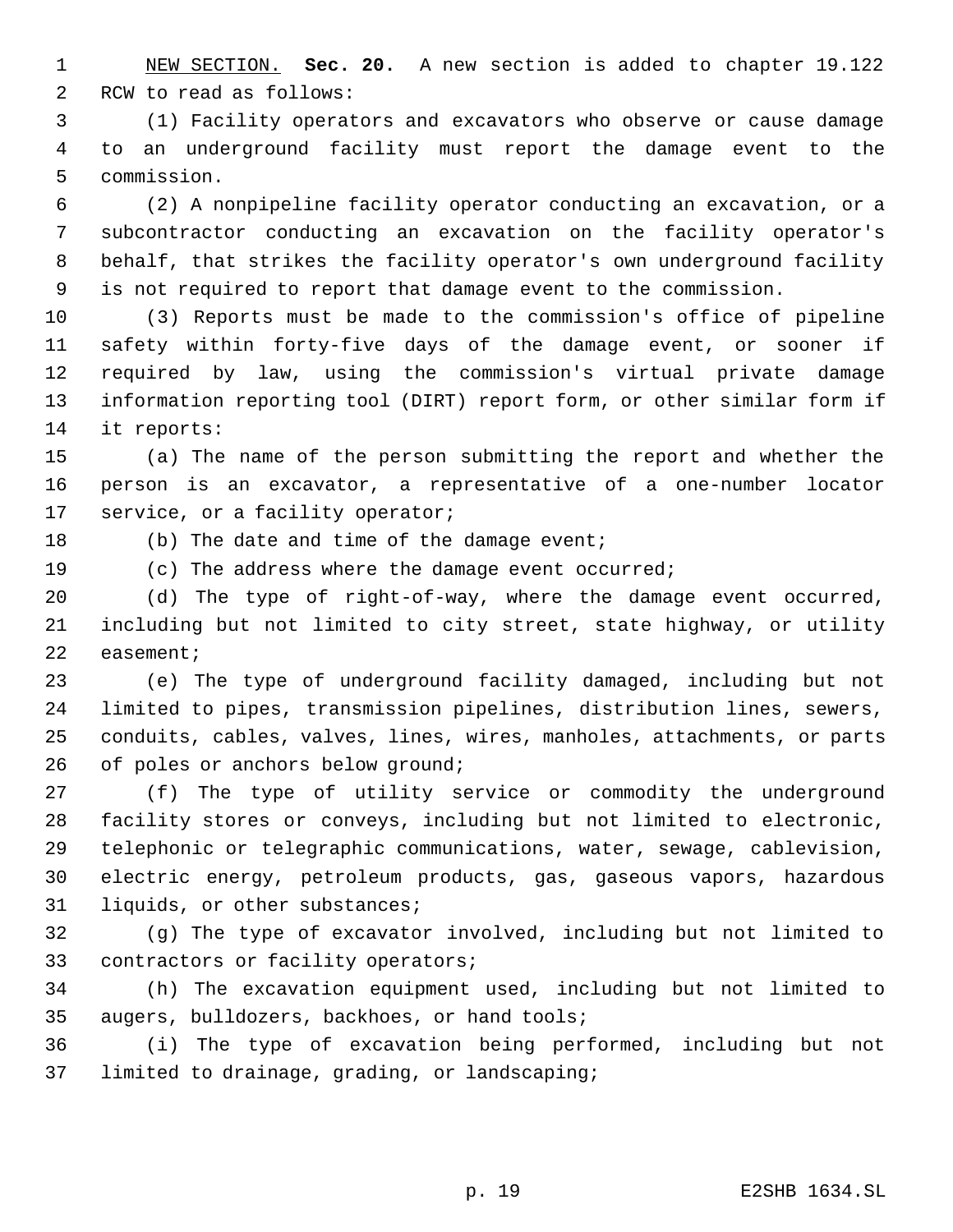(j) Whether a one-number locator service was notified before excavation commenced, and, if so, the excavation confirmation code provided by a one-number locator service;

(k) If applicable:

 (i) The person who located the underground facility, and their employer;

 (ii) Whether underground facility marks were visible in the proposed excavation area before excavation commenced;

(iii) Whether underground facilities were marked correctly;

 (l) Whether an excavator experienced interruption of work as a result of the damage event;

(m) A description of the damage; and

 (n) Whether the damage caused an interruption of underground facility service.

 (4) The commission must use reported data to evaluate the effectiveness of the damage prevention program.

 NEW SECTION. **Sec. 21.** A new section is added to chapter 19.122 RCW to read as follows:

 (1) The commission may investigate and enforce violations of RCW 19.122.055, 19.122.075, and 19.122.090 relating to pipeline facilities without initial referral to the safety committee created under section 18 of this act.

 (2) If the commission's investigation of notifications received pursuant to section 19 of this act or subsection (1) of this section substantiates violations of this chapter, the commission may impose penalties authorized by RCW 19.122.055, 19.122.070, 19.122.075, and 19.122.090, and require training, education, or any combination thereof.

 (3) With respect to referrals from the safety committee, the commission must consider any recommendation by the committee regarding enforcement and remedial actions involving an alleged violator.

 (4) In an action to impose a penalty initiated by the commission under subsection (1) or (2) of this section, the penalty is due and payable when the person incurring the penalty receives a notice of penalty in writing from the commission describing the violation and advising the person that the penalty is due. The person incurring the penalty has fifteen days from the date the person receives the notice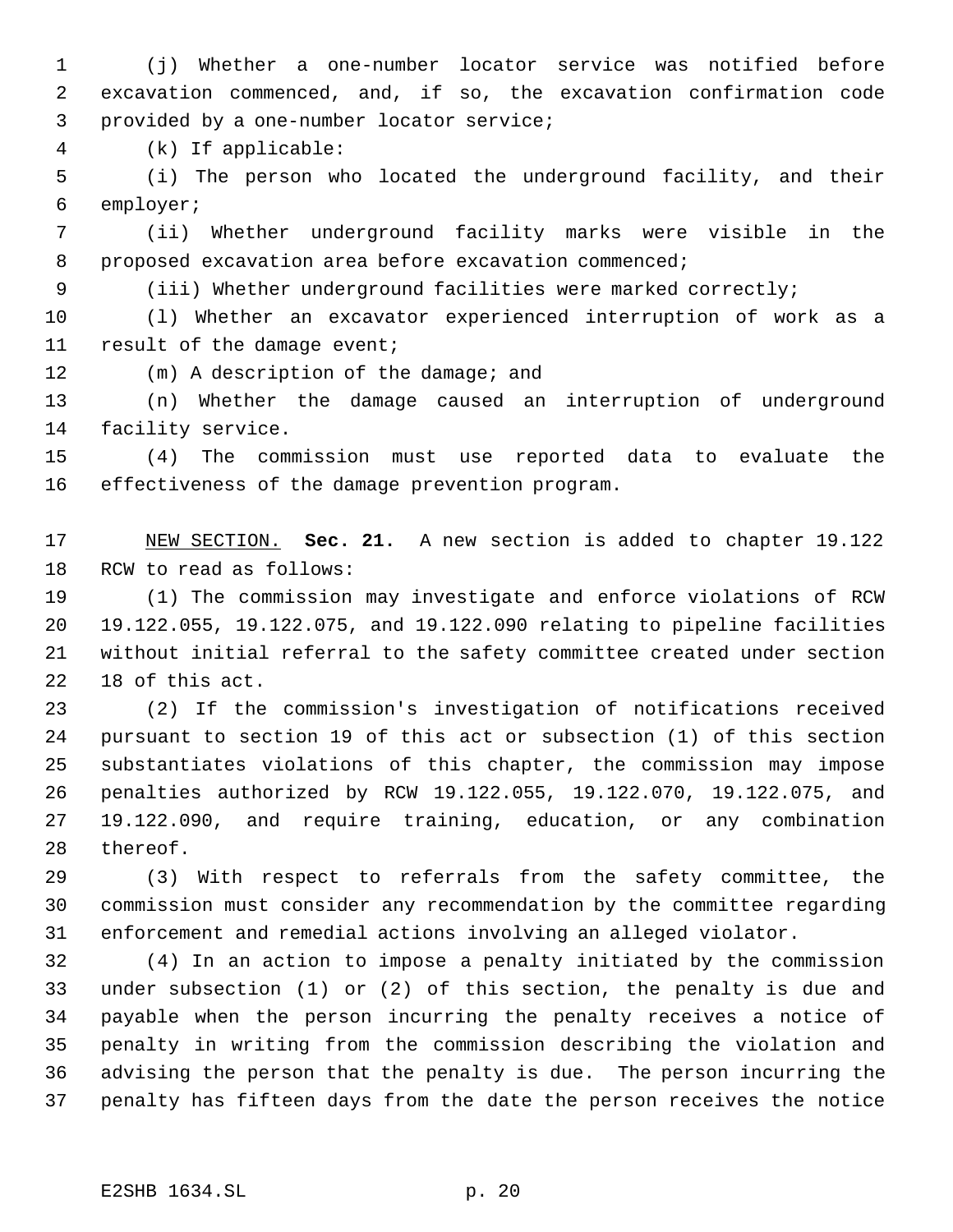of penalty to file with the commission a request for mitigation or a request for a hearing. The commission must include this time limit information in the notice of penalty. After receiving a timely request for mitigation or hearing, the commission must suspend collection of the penalty until it issues a final order concerning the penalty or mitigation of that penalty. A person aggrieved by the commission's final order may seek judicial review, subject to provisions of the administrative procedure act, chapter 34.05 RCW.

 (5) If a penalty imposed by the commission is not paid, the attorney general may, on the commission's behalf, file a civil action in superior court to collect the penalty.

(6) This section expires December 31, 2020.

 NEW SECTION. **Sec. 22.** A new section is added to chapter 19.122 RCW to read as follows:

 All penalties collected pursuant to section 21 of this act must be deposited in the damage prevention account created in section 12 of this act.

 NEW SECTION. **Sec. 23.** RCW 19.122.060 (Exemption from notice and marking requirements for property owners) and 1984 c 144 s 6 are each repealed.

 *\*NEW SECTION. Sec. 24. A new section is added to chapter 19.122 RCW to read as follows:*

 *Nothing in this act may be construed to classify a consumer-owned utility, as defined in RCW 19.27A.140, to be under the authority of the commission. \*Sec. 24 was vetoed. See message at end of chapter.*

 NEW SECTION. **Sec. 25.** A new section is added to chapter 19.122 RCW to read as follows:

 This act may be known and cited as the underground utility damage prevention act.

 NEW SECTION. **Sec. 26.** By December 1, 2015, the utilities and transportation commission must report to the appropriate committees of the legislature on the effectiveness of the damage prevention program